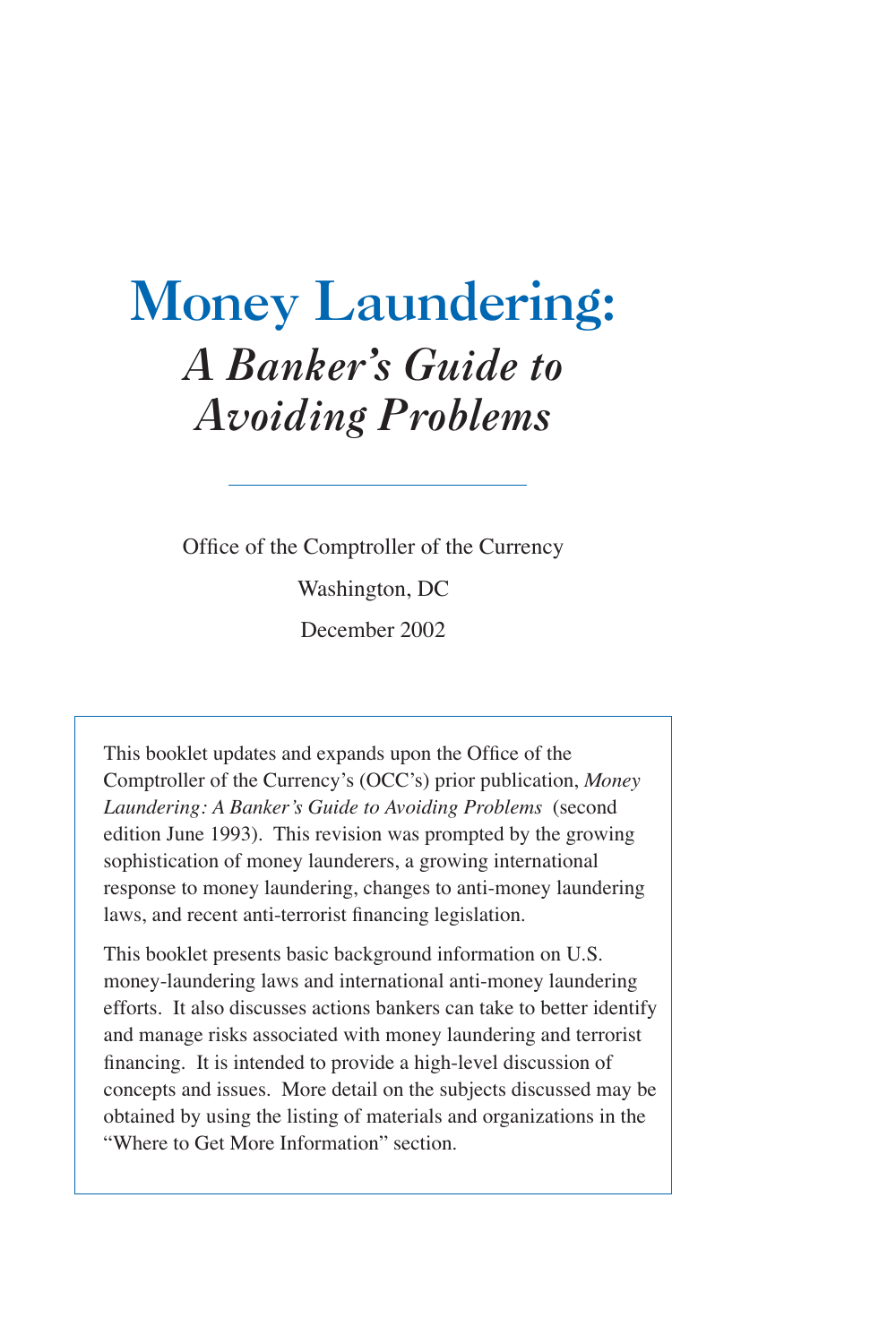# Introduction

Ver the past several years the banking industry, financial<br>institutions, and the financial services industry have<br>made significant strides in money laundering detection<br>and prevention. However, they continue to be vulnerab institutions, and the financial services industry have made significant strides in money laundering detection and prevention. However, they continue to be vulnerable to misuse by criminal elements for laundering illegally obtained profits and funds intended to finance terrorist activities.

Money-laundering methods have become more creative since the 1989 and 1993 versions of this booklet were published. This is due to the expansion of products and services offered, more complicated financial relationships, advances in technology, and the increased velocity of money flows worldwide. Terrorist financing, although only one aspect of money laundering, has become a critical concern following the events of September 11, 2001. The Office of the Comptroller of the Currency requires regulated institutions to develop and implement effective antimoney laundering programs that encompass terrorist financing. This has included record searches against U.S. government lists of suspected terrorists and terrorist organizations. The USA PATRIOT Act<sup>1</sup> contains provisions to combat international terrorism and block terrorist access to the U.S. financial system. Several international organizations have also issued measures to curb money laundering and terrorist financing.

<sup>&</sup>lt;sup>1</sup> USA PATRIOT Act is the short name for H.R. 3162, entitled "The Uniting and Strengthening America by Providing Appropriate Tools Required to Intercept and Obstruct Terrorism." Title III of the Act is the International Money Laundering Abatement and Anti-Terrorist Financing Act of 2001.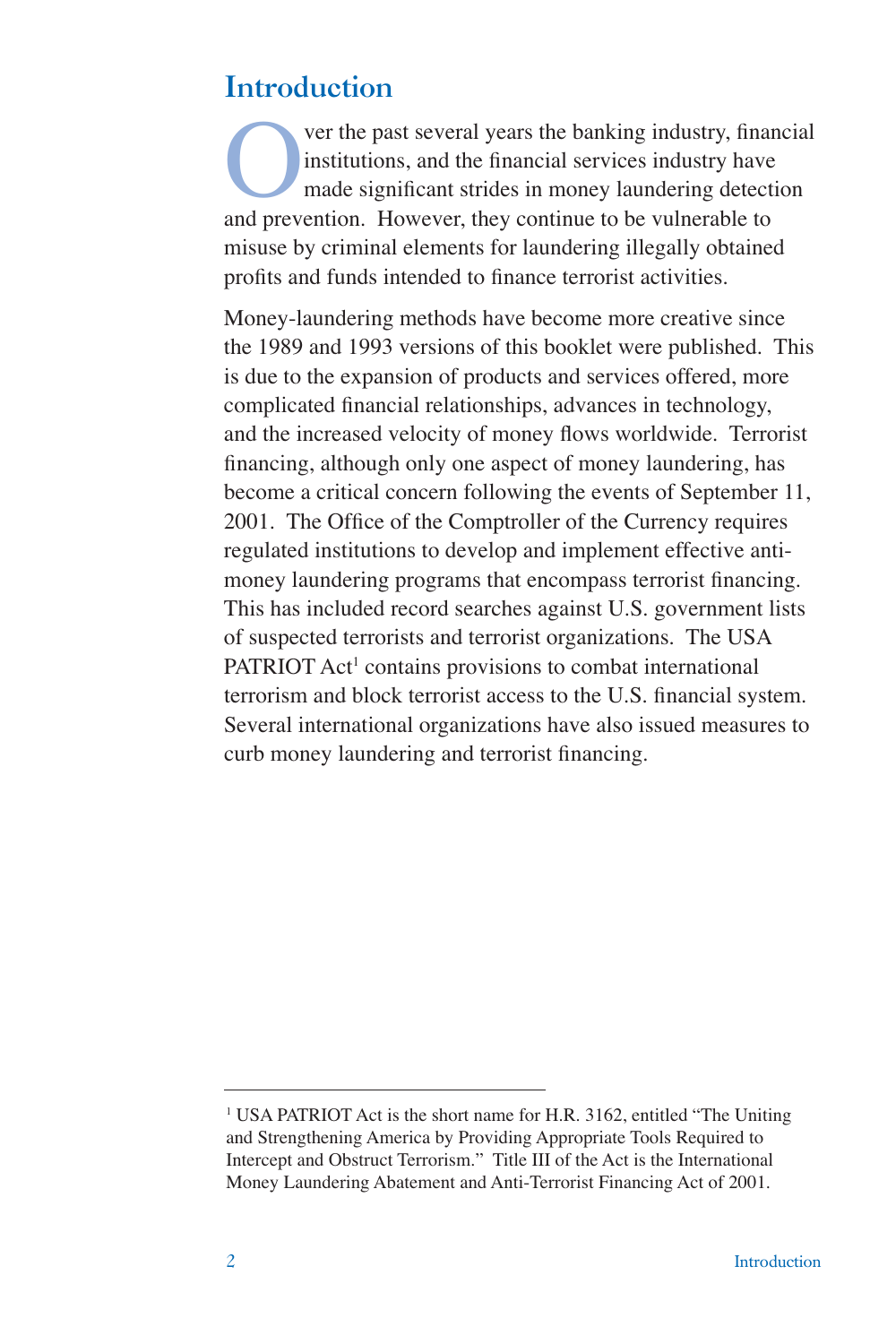# Background

Oney laundering is the criminal practice of filtering<br>ill-gotten gains or "dirty" money through a series of<br>transactions, so that the funds are "cleaned" to look<br>like proceeds from legal activities. Money laundering is dri ill-gotten gains or "dirty" money through a series of transactions, so that the funds are "cleaned" to look like proceeds from legal activities. Money laundering is driven by criminal activities and conceals the true source, ownership, or use of funds. The International Monetary Fund has stated that the aggregate size of money laundering in the world could be somewhere between 2 and 5 percent of the world's gross domestic product.

Money laundering is a diverse and often complex process that need not involve cash transactions. Money laundering basically involves three independent steps that can occur simultaneously:

- Placement placing, through deposits or other means, unlawful proceeds into the financial system.
- Layering separating proceeds of criminal activity from their origin through the use of layers of complex financial transactions.
- Integration using additional transactions to create the appearance of legality through the purchase of assets.

An effective anti-money laundering program will help minimize exposure to transaction, compliance, and reputation risks. Such a program should include account opening controls and the monitoring and reporting of suspicious activity. Identifying possible terrorist financing may be a more difficult endeavor, since transactions may originate from legitimate sources and involve relatively small amounts of money.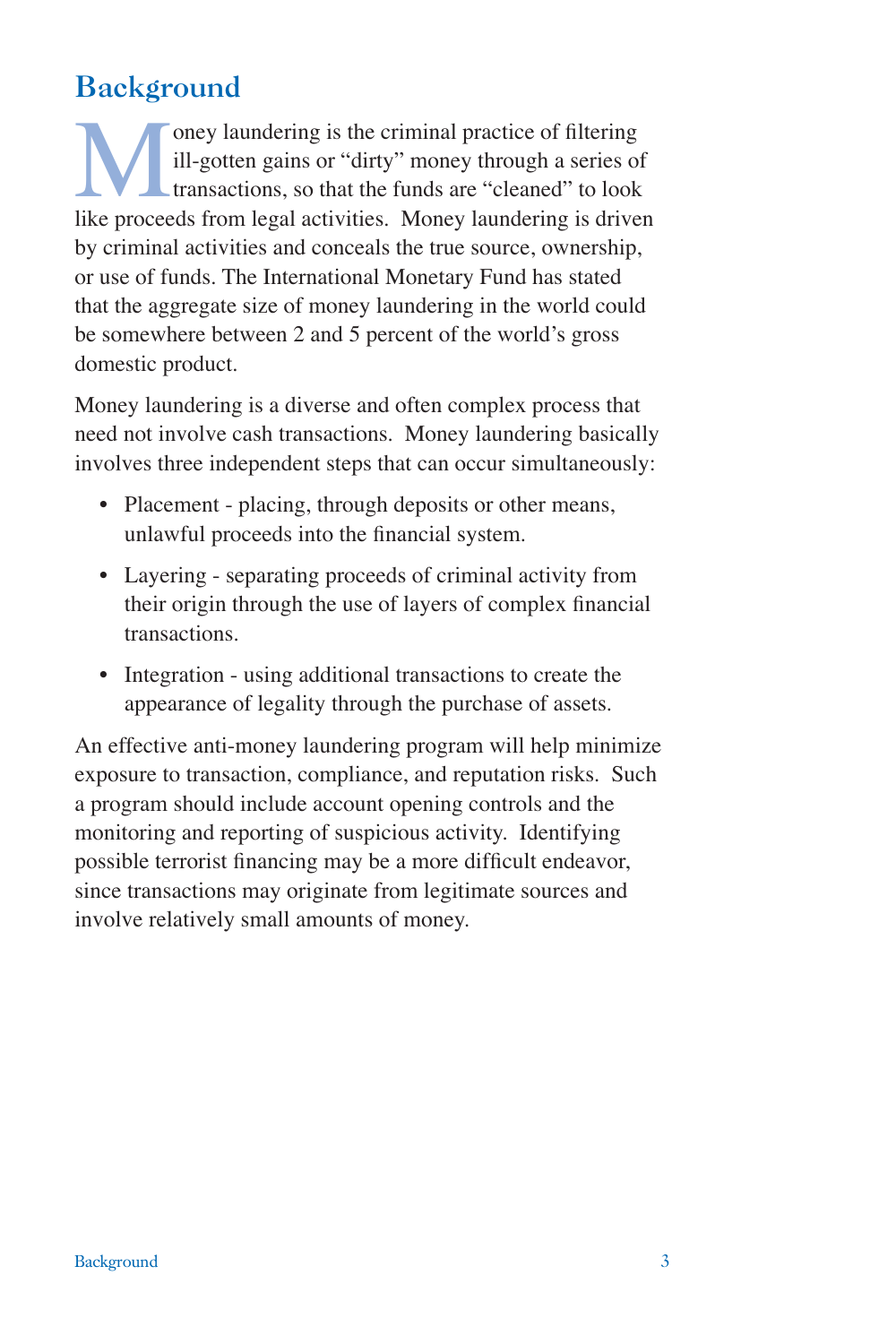# Anti-Money Laundering and Anti-Terrorist Financing Legislation

# *Bank Secrecy Act and Related Anti-Money Laundering Laws*

The U.S. has imposed many legislative and regulatory<br>standards to help deter money laundering. The most<br>significant of these are: the Bank Secrecy Act (Currer<br>and Foreign Transactions Reporting Act of 1970): the Money standards to help deter money laundering. The most significant of these are: the Bank Secrecy Act (Currency and Foreign Transactions Reporting Act of 1970); the Money Laundering Control Act of 1986; the Anti-Drug Abuse Act of 1988; Section 2532 of the Crime Control Act of 1990; Section 206 of the Federal Deposit Insurance Corporation Improvement Act of 1991; the Annunzio-Wylie Anti-Money Laundering Act (Title XV of the Housing and Community Development Act of 1992); the Money Laundering Suppression Act of 1994 (Title IV of the Riegle-Neal Community Development and Regulatory Improvement Act of 1994); the Money Laundering and Financial Crimes Strategy Act of 1998; and the USA PATRIOT Act (Title III, International Money Laundering Abatement and Anti-Terrorist Financing Act of 2001). Following are descriptions of these legislative measures.

The **Bank Secrecy Act (BSA)** was designed to fight drug trafficking, money laundering, and other crimes. Congress enacted the BSA to help prevent banks and other financial service providers from being used as intermediaries for, or being used to hide the transfer or deposit of money derived from, criminal activity. Among other items, the BSA created an investigative "paper trail" by establishing regulatory reporting standards and requirements (e.g., the Currency Transaction Report), and, through a later amendment, established recordkeeping requirements for wire transfers. The OCC monitors national bank compliance with the BSA and the implementing regulations 31 CFR 103.

The **Money Laundering Control Act of 1986** amended the BSA to enhance its effectiveness and to strengthen the government's ability to fight money laundering by making it a federal crime and by making structuring transactions to avoid BSA reporting requirements a criminal offense.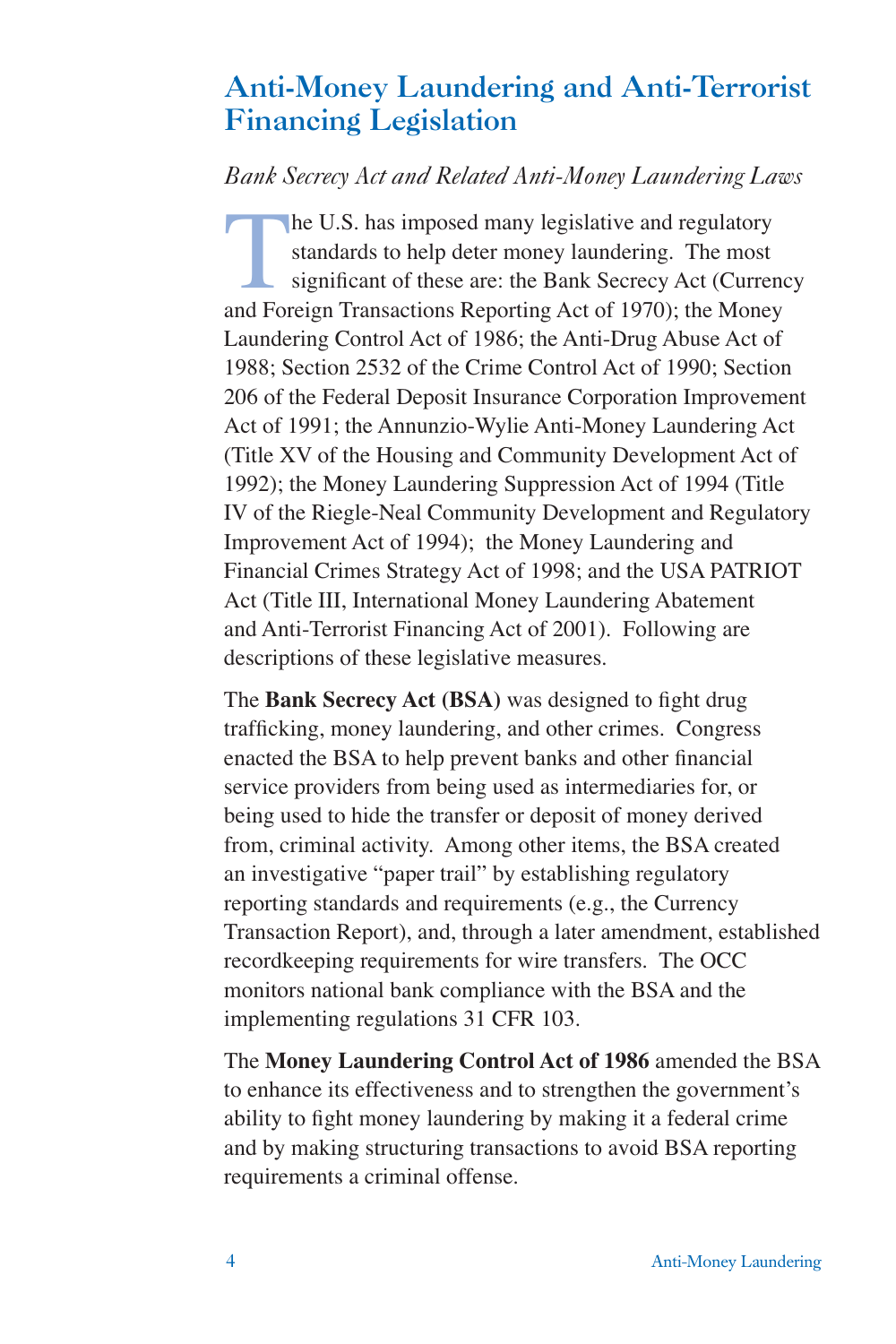The **Anti-Drug Abuse Act of 1988** reinforced and supplemented anti-money laundering efforts by increasing the levels of penalties and sanctions for money laundering crimes and by requiring strict identification and documentation of cash purchases of certain monetary instruments.

**Section 2532 of the Crime Control Act of 1990** enhanced the federal banking agencies enforcement position by giving it powers to work with foreign banking authorities on investigations, examinations, or enforcement actions dealing with possible bank or currency transaction-related violations.

**Section 206 of The Federal Deposit Insurance Corporation Improvement Act (FDICIA) of 1991** allowed the OCC and other bank supervisory authorities some latitude in disclosing to foreign bank regulatory or supervisory authorities information obtained during its supervisory role. Such disclosure must be appropriate, not prejudice the interests of the U.S., and must be subject to appropriate measures of confidentiality.

The **Annunzio-Wylie Anti-Money Laundering Act of 1992**  increased penalties for depository institutions found guilty of money laundering. The act added several significant provisions to the BSA, including the reporting of suspicious transactions. The act also made the operation of an illegal money transmitting business a crime, and required that banking regulatory agencies formally consider revoking the charter of any depository institution convicted of money laundering.

The **Money Laundering Suppression Act of 1994** required regulators to develop enhanced examination procedures and to increase examiner training to improve the identification of money laundering schemes in financial institutions.

The **Money Laundering and Financial Crimes Strategy Act of 1998** required the Secretary of the Treasury, in consultation with the Attorney General and other relevant agencies, including state and local agencies, to coordinate and implement a national strategy to address money laundering.

The **USA PATRIOT Act** evolved as a response by the U.S. government to combat international terrorism. The act contained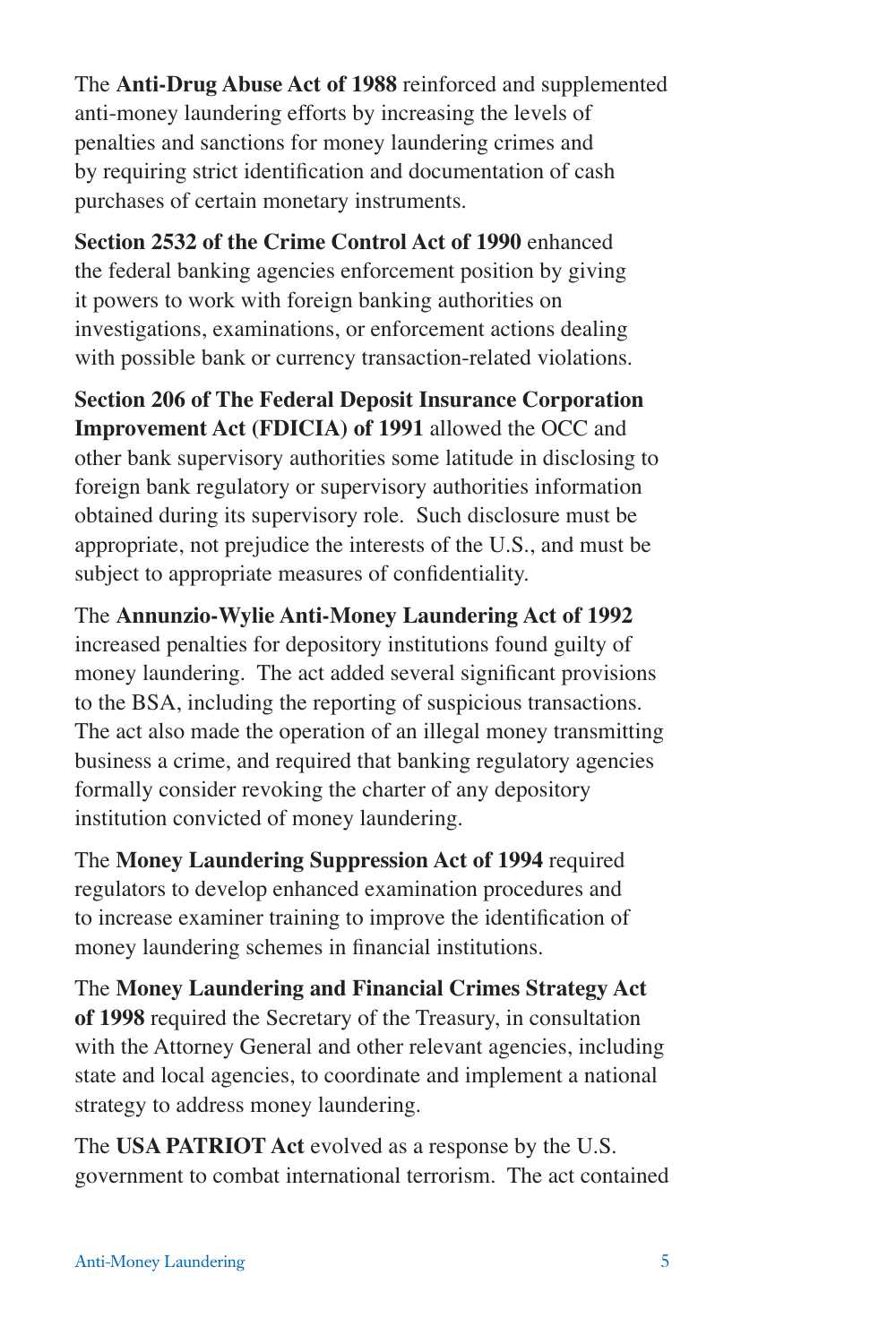strong measures to prevent, detect, and prosecute terrorism and international money laundering. Signed into law on October 26, 2001, the act establishes new rules and responsibilities affecting U.S. banking organizations, other financial institutions, and nonfinancial commercial businesses. The act:

- Provides the Secretary of the Treasury with the authority to impose special measures on jurisdictions, institutions, or transactions that are of "primary money-laundering concern."
- Requires financial institutions to increase their due diligence standards when dealing with foreign private banking and correspondent accounts.
- Prohibits correspondent accounts with foreign "shell" banks.
- Expands the ability of the public and private sectors to share information related to terrorism and money laundering investigations.
- Facilitates records access and requires banks to respond to regulatory requests for information within 120 hours.
- Establishes minimum standards for customer identification at account opening and requires checks against government-provided lists of known or suspected terrorists.
- Requires regulatory agencies to evaluate an institution's anti-money laundering record when considering bank mergers, acquisitions, and other applications for business combinations.
- Extends an anti-money laundering program requirement to all financial institutions.
- Increases the civil and criminal penalties for money laundering.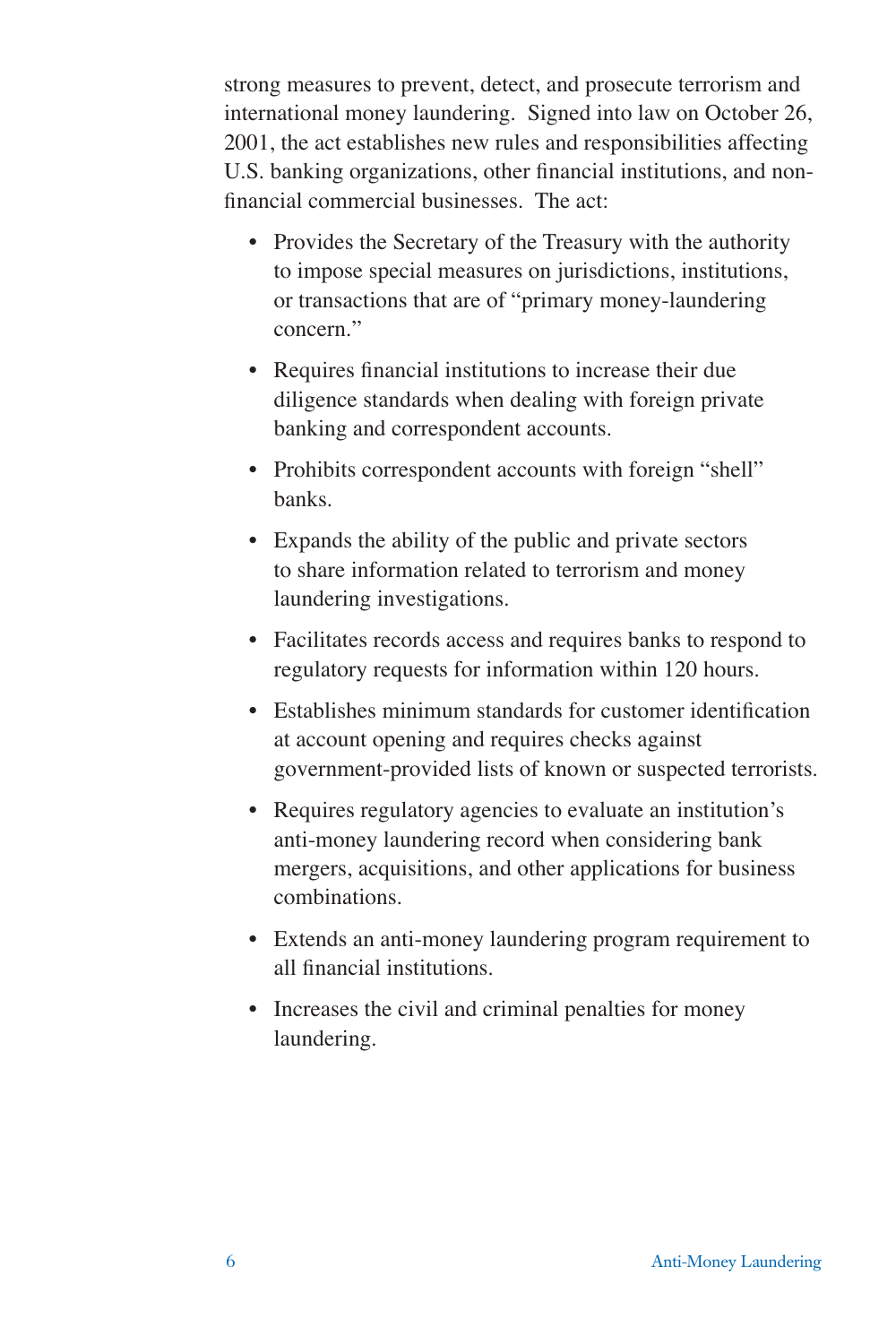# International Anti-Money Laundering and Anti-Terrorist Financing Initiatives

The international community has long recognized that<br>the problems of money laundering and terrorism requ<br>a coordinated approach. For many years, a number<br>of international organizations have developed standards for the problems of money laundering and terrorism require a coordinated approach. For many years, a number of international organizations have developed standards for combating money laundering, terrorism, and terrorist financing. These standards contain common themes of promoting actions to deny criminals, terrorists, and those who assist them access to their funds and the world's financial services industries. Many international agreements and resolutions outline similar standards or build upon each other.

The Financial Action Task Force on Money Laundering (FATF) is an important inter-governmental body that develops and promotes policies to combat money laundering. It focuses on:

- Spreading the anti-money laundering message to all continents and regions of the globe.
- Monitoring the implementation of its Forty Recommendations.
- Reviewing and publishing money laundering trends and countermeasures ("typologies exercise").

FATF fosters the creation of a worldwide anti-money laundering network based on the development of regional anti-money laundering bodies, close co-operation with relevant international organizations, and expansion of its membership. FATF's Forty Recommendations set a framework for anti-money laundering efforts and are designed for universal application. Initially developed in 1990, they were revised in 1996 to take into account changes in money laundering trends and to anticipate potential threats. Currently, the FATF is working on another update to their Forty Recommendations.

An Extraordinary Plenary held in Washington, D.C., in October 2001 formally broadened FATF's mission beyond anti-money laundering to include anti-terrorist financing. FATF developed an action plan to address terrorist financing and issued new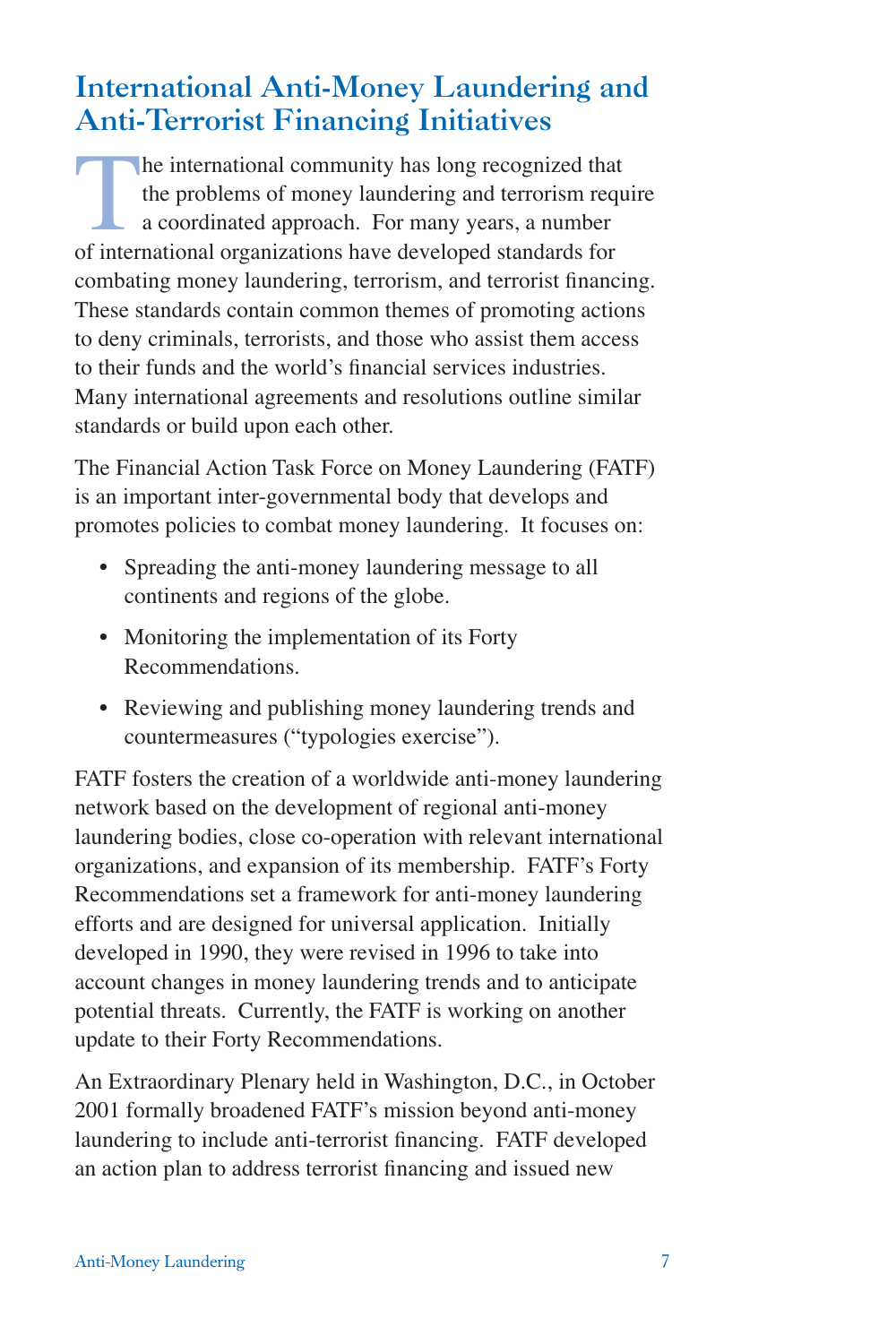international standards called the Special Recommendations on Terrorist Financing. In implementing the new action plan, FATF will intensify its cooperation with the FATF-style regional bodies and international organizations that support and contribute to the international effort against money laundering and terrorist financing. FATF also agreed to consider the Special Recommendations as it revises its Forty Recommendations on Money Laundering and to intensify its work on corporate vehicles, correspondent banking, identification of beneficial owners of accounts, and regulation of nonbank financial institutions.

FATF has formulated additional guidance on the techniques and mechanisms used in the financing of terrorism. FATF's "Report on Money Laundering Typologies Report 2001-2002" and "Guidance for Financial Institutions in Detecting Terrorist Financing" were issued in February 2002 and April 2002, respectively.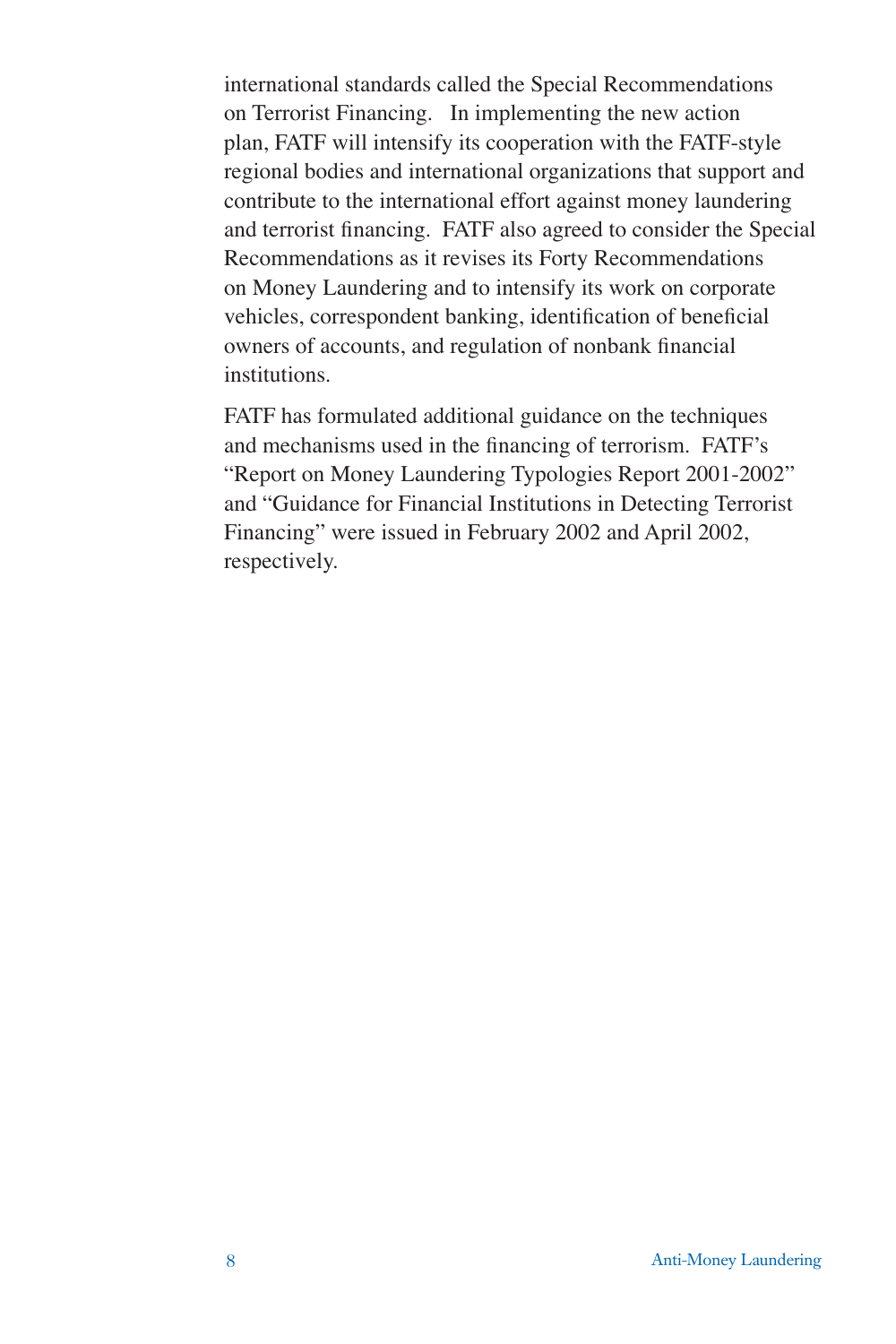# What Bankers Can Do To Help

his section highlights fundamental controls that are<br>important for effective anti-money laundering syste<br>and legal compliance. These controls include effect<br>RSA compliance and customer due diligence programs important for effective anti-money laundering systems and legal compliance. These controls include effective BSA compliance and customer due diligence programs, compliance with Office of Foreign Assets Control (OFAC) guidelines, suspicious activity monitoring and reporting systems, and risk-based anti-money laundering programs.

# *Establish Effective BSA Compliance Programs*

Banks must have a BSA compliance program. National banks, as outlined in 12 CFR 21.21, must develop, administer, and maintain a program that ensures and monitors compliance with the BSA, including record keeping and reporting requirements. A bank's compliance program must be written, approved by the board of directors, and noted as such in the board meeting minutes. The program must also contain:

- A system of internal controls to ensure ongoing BSA compliance.
- Daily coordination and monitoring of compliance by a designated person.
- Training for appropriate personnel.
- Independent testing of compliance (by internal auditors or an outside party).

# *Establish Effective Customer Due Diligence Systems and Monitoring Programs*

Comprehensive customer due diligence programs are banks' most effective weapons against being used unwittingly to launder money or to support terrorist financing. Knowing customers, including depositors and other users of bank services, requiring appropriate identification, and being alert to unusual or suspicious transactions can help deter and detect money laundering and terrorist financing schemes. Effective due diligence systems are also fundamental to help ensure compliance with suspicious activity reporting regulations.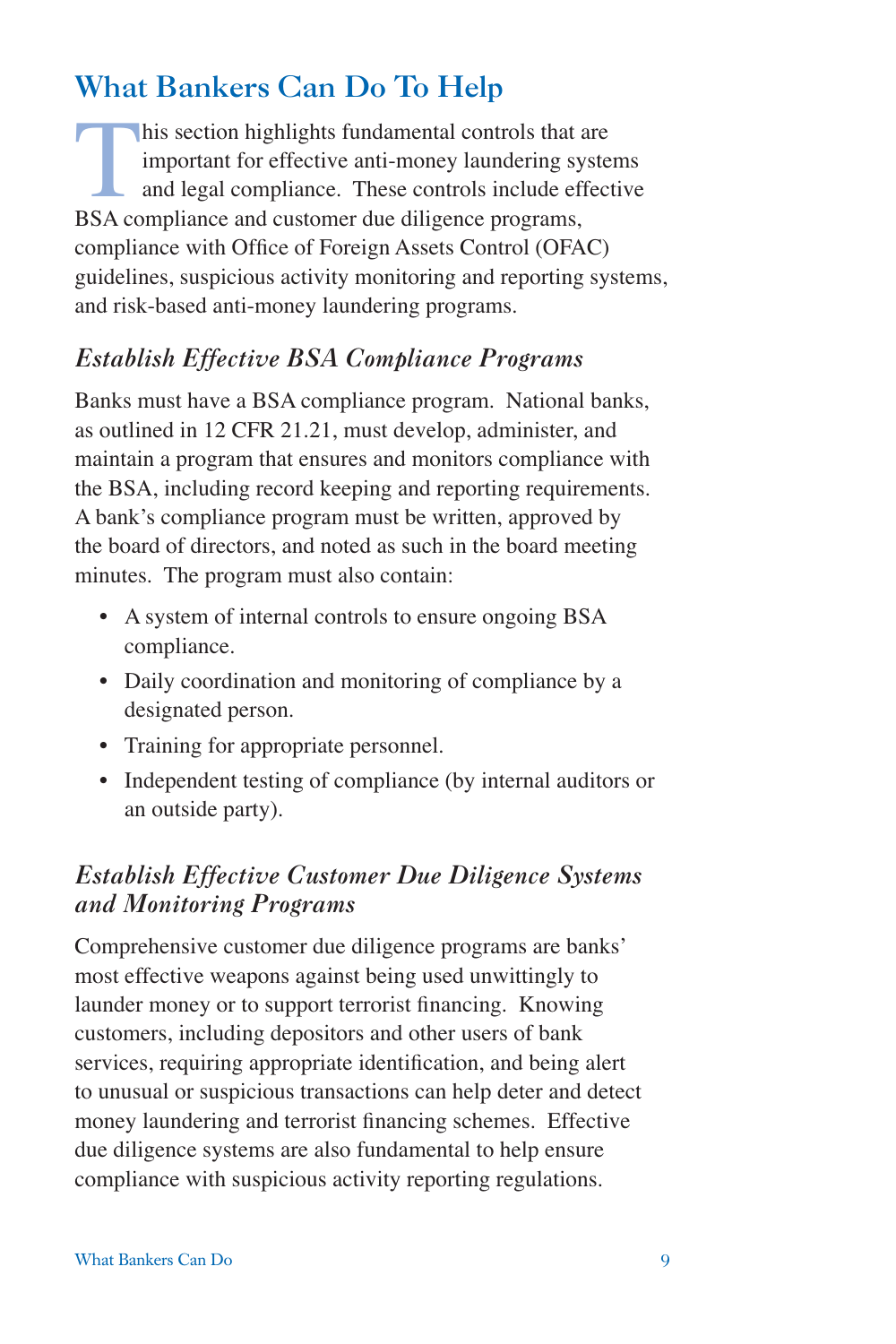These regulations require banks to report transactions that have no apparent lawful purpose or are not the sort in which the particular customer would be expected to engage.

The first and most essential step in effective customer due diligence is verifying the identity of the customer. Present guidelines for the opening of personal accounts include: obtain satisfactory customer identification; consider the proximity of the customer's residence or place of business; call-verify the customer's residence or place of employment; consider the source of funds used to open the account; and check prior banking references for larger accounts. Additional steps may include third-party references, verification services, and the use of Internet search techniques. In addition to verifying the legal status of businesses opening accounts, bankers should determine the source of funds and the beneficial owners of all accounts. The existence of most businesses can be verified through an information-reporting agency, banking references, or by visiting the customer's business.

The USA PATRIOT Act addresses several aspects of due diligence at account opening.

- Verification of Identification Prescribes minimum standards that financial institutions must follow to verify the identity of both foreign and domestic customers at account opening. Financial institutions must consult U.S. government-provided lists of known or suspected terrorists or terrorist organizations and keep records of the information used to verify each customer's identity.
- Special Due Diligence for Correspondent and Private Banking Accounts - Sets forth general due diligence standards and provides additional standards for certain correspondent accounts and minimum standards for private banking accounts of non-U.S. persons.

Once the bank has established a customer relationship, it should be alert for unusual transactions. Although attempts to launder money through a financial institution can emanate from many different sources, certain products and services, types of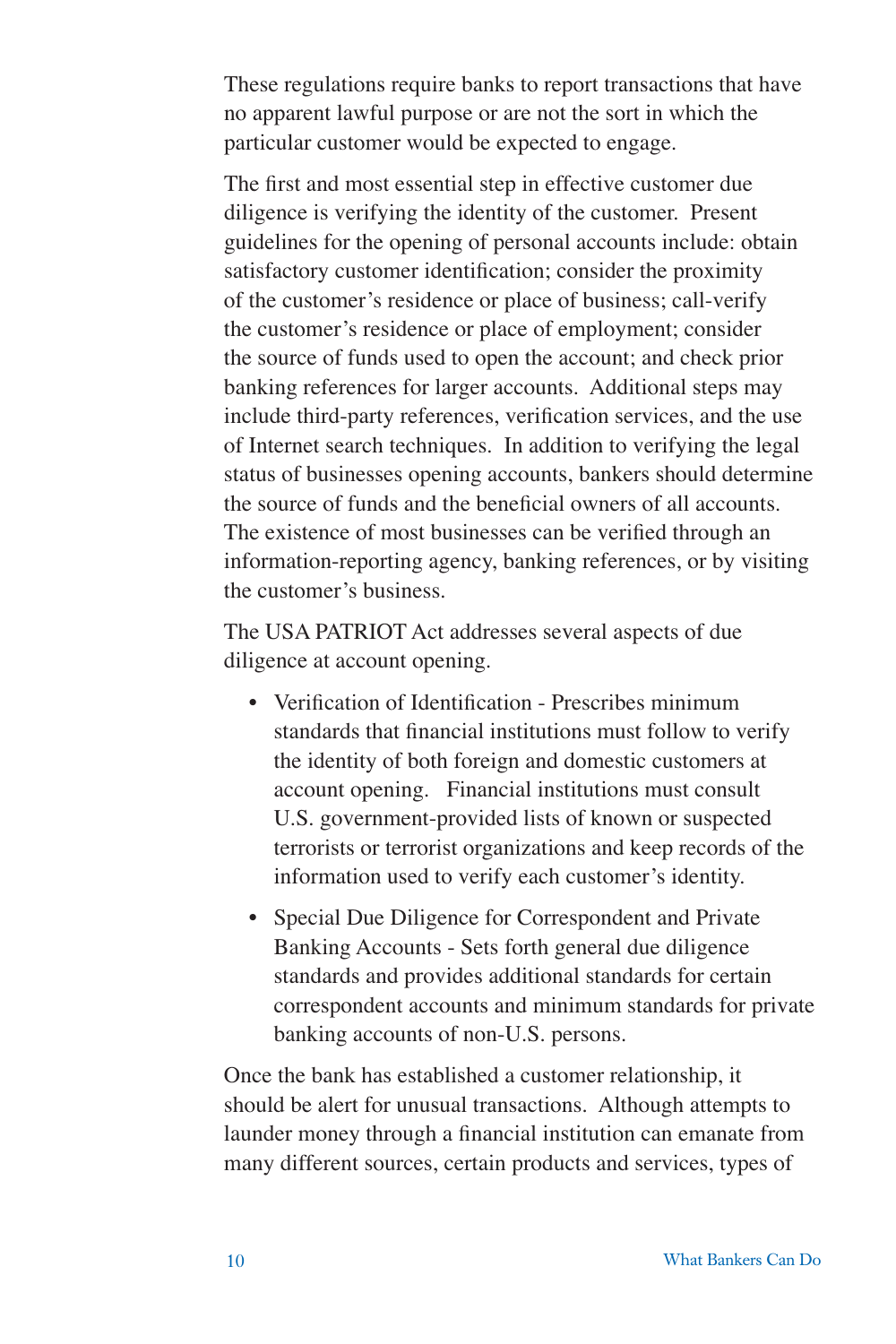entities, and geographic locations are more vulnerable to money laundering and/or terrorist financing. Accordingly, greater due diligence standards should occur for higher risk relationships, both at the account opening and ongoing account activity stages.

### *Screen Against OFAC and Other Government Lists*

OFAC administers and enforces economic and trade sanctions against targeted foreign countries, terrorism-sponsoring organizations, and international narcotics traffickers based on U.S. foreign policy and national security goals. OFAC acts under presidential wartime and national emergency powers and the authority granted by specific legislation to impose controls on transactions and to freeze foreign assets under U.S. jurisdiction. Many of the sanctions are based on United Nations and other international mandates, are multilateral in scope, and involve close cooperation with allied countries. OFAC has promulgated regulations to help administer its sanctions program. All U.S. persons and entities, including banks, federal branches and agencies, international banking facilities, and overseas branches, offices and subsidiaries of U.S. banks must comply with the laws and OFAC-issued regulations. In general, these regulations:

- Require blocking of accounts and other assets of specified countries, entities, and persons.
- Prohibit unlicensed trade and financial transactions with specified countries, entities, and persons.

U.S. law requires that assets and accounts be blocked when such property is located in the United States, is held by U.S. persons or entities, or comes into the possession or control of U.S. persons or entities. The definition of assets and property is broad and includes anything of direct, indirect, present, future, and contingent value (including all types of bank transactions).

Banks should establish and maintain effective OFAC compliance programs. This program should include written policies and procedures for checking transactions for possible OFAC violations, designating a person responsible for day-to-day compliance, establishing and maintaining strong lines of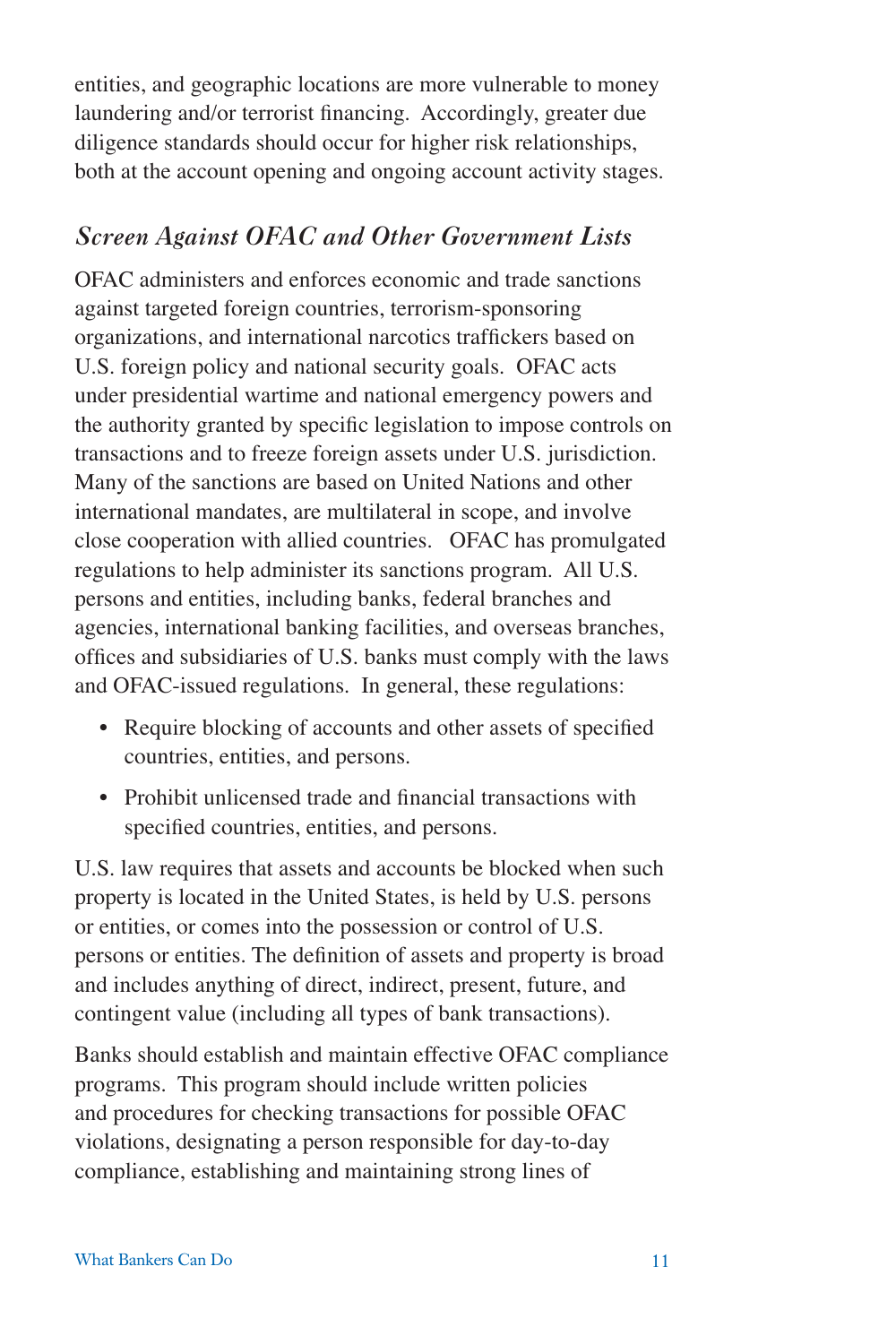communication between departments of the bank, employee training, and an annual in-depth audit of OFAC compliance. The compliance program should also include procedures for maintaining current lists of blocked countries, entities, and persons and for disseminating such information throughout the bank's domestic operations and its offshore branches and offices. All new accounts, including deposit, loan, trust, or other relationships must be compared with the OFAC lists when accounts are opened. Established accounts should be compared regularly with the current and updated OFAC lists. Wire transfers, letters of credit, and non-customer transactions, such as funds transfers, should be compared with the OFAC lists before being conducted.

Federal law enforcement may request information about suspected terrorists and money launderers relevant to investigations. Bankers must review their records for accounts and transactions and notify the Financial Crimes Enforcement Network (FinCEN) of any "matches" in accordance with the instructions provided.

### *Establish an Effective Suspicious Activity Monitoring and Reporting Process*

An effective BSA compliance program includes controls and measures to identify and report suspicious transactions promptly. Financial institutions must employ appropriate customer due diligence to effectively evaluate transactions and conclude whether to file a suspicious activity report (SAR).

Banks must file SARs within prescribed timeframes. SARs must be filed following the discovery of transactions aggregating \$5,000 or more that involve potential money laundering or violations of the BSA if the bank knows, suspects, or has reason to suspect that the transaction:

• Involves funds from illegal activities or is conducted to hide illicit funds or assets in a plan to violate or evade any law or regulation or to avoid transaction reporting requirements under federal law.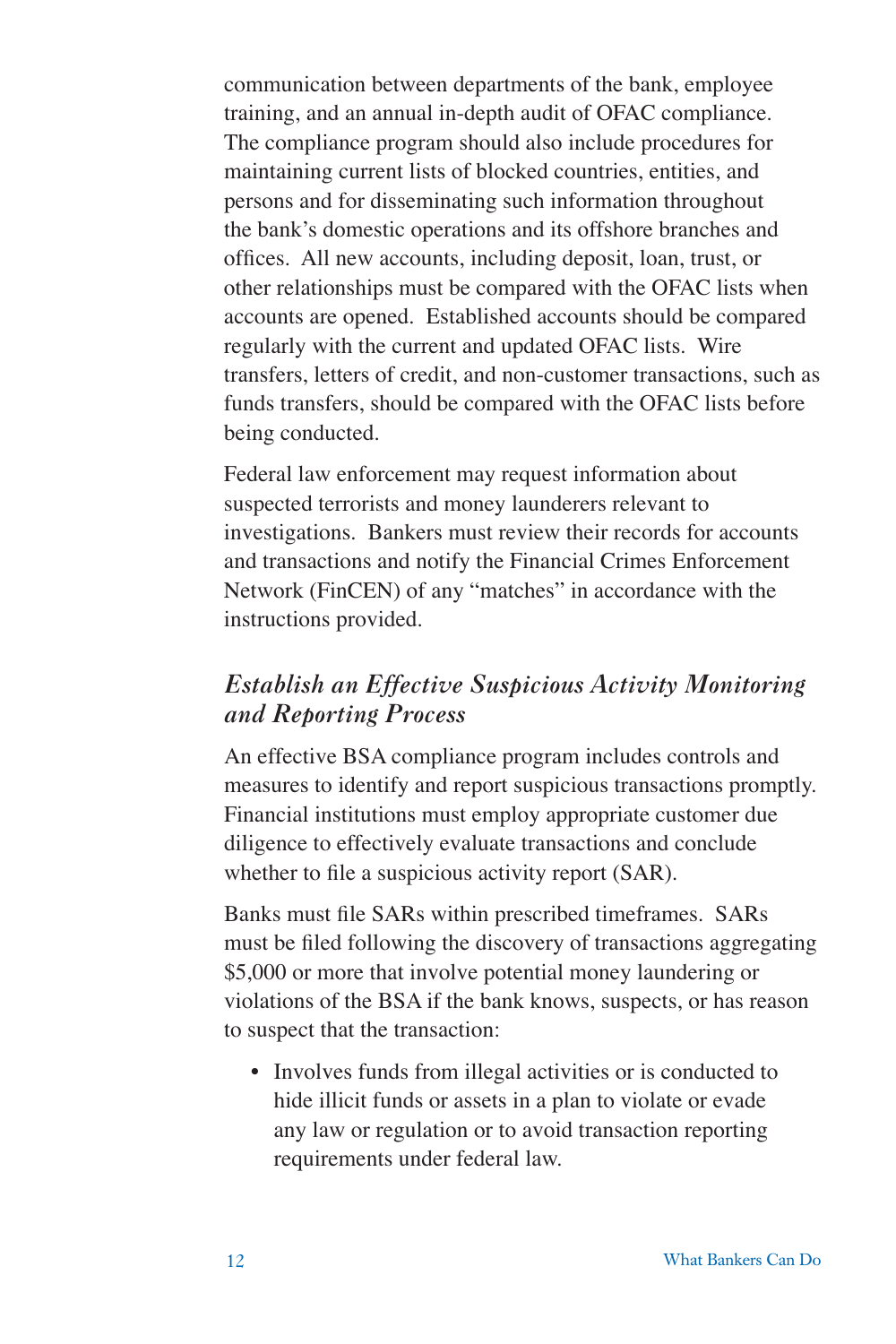- Is designed to evade any of the BSA regulations.
- Has no business or apparent lawful purpose or is not the sort in which the customer would normally be expected to engage, and the bank knows of no reasonable explanation for the transaction after examining available facts, including the background and transaction purpose.

The bank's board of directors must be notified of SAR filings, and such filings and information contained therein must remain confidential, unless properly requested by law enforcement. Financial institutions are protected from liability to customers for disclosures of possible violations of law under safe harbor provisions. Additionally, the safe harbor covers all reports (including supporting SAR documentation) of suspected or known criminal violations and suspicious activities to law enforcement and the financial institution's supervisory authority.

There are more than 200 predicate crimes for money laundering. These include funds that support terrorist activity, profits from illegal drug sales, and structuring of transactions to avoid record keeping and reporting requirements. A bank does not have to conduct an investigation to determine if funds were derived illegally. Instead, banks must report suspicious activity. Law enforcement will determine if a predicate crime associated with the funds has been violated.

# *Develop Risk-Based Anti-Money Laundering Programs*

Bank anti-money laundering programs should be structured to address the controls needed based on the risks posed by the products and services offered, customers served, and geographies. The following are examples of high-risk products and services, customers, and geographic locations of which banks should be aware when developing a risk-based anti-money laundering program.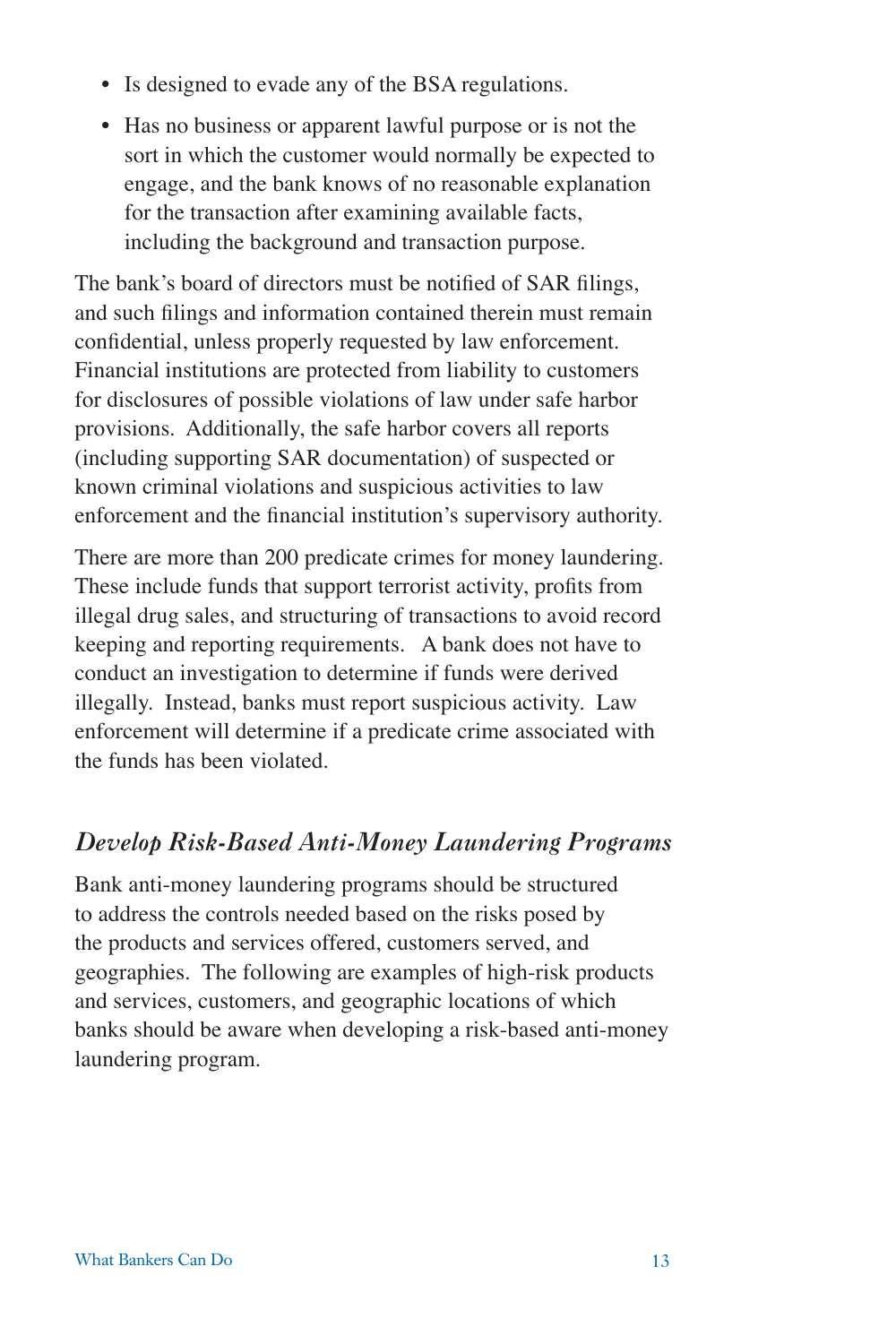## High-Risk Products and Services

#### **Wire Transfer/International Correspondent Banking** -

Money launderers have become more creative in their use of wire transfer systems, particularly relating to correspondent bank accounts. Correspondent accounts are accounts banks maintain with each other to facilitate transactions for themselves and their customers. Although these accounts were developed and are used primarily for legitimate purposes, international correspondent bank accounts may pose increased risk of illicit activities. The Minority Staff of the U.S. Senate Permanent Subcommittee on Investigations issued a report on February 5, 2001, entitled "Correspondent Banking and Money Laundering." The report summarizes a year-long investigation into correspondent banking and its use as a tool for laundering money. The investigation found that U.S. banks through international correspondent accounts could become conduits for dirty money flowing into the American financial system.

Bankers must exercise due diligence in determining risks associated with each of their foreign correspondent accounts. Factors to consider include account purpose, location of the foreign bank, nature of the banking license, the correspondent's money laundering detection and prevention controls, and the extent of bank regulation and supervision in the foreign country. The USA PATRIOT Act also requires the maintenance of certain records for foreign correspondent accounts, mandates enhanced due diligence for select accounts, and precludes maintaining correspondent accounts for "shell" banks.

**Private Banking Relationships** - Private banking has many definitions, but generally is considered the personal or discreet offering of a wide variety of financial services and products to the affluent market. These operations typically offer allinclusive personalized services. Individuals, commercial businesses, law firms, investment advisors, trusts, and personal investment companies may open private banking accounts. Due diligence for private banking clients usually includes a more extensive process than for retail customers, including confirming references and/or conducting background checks. It is critical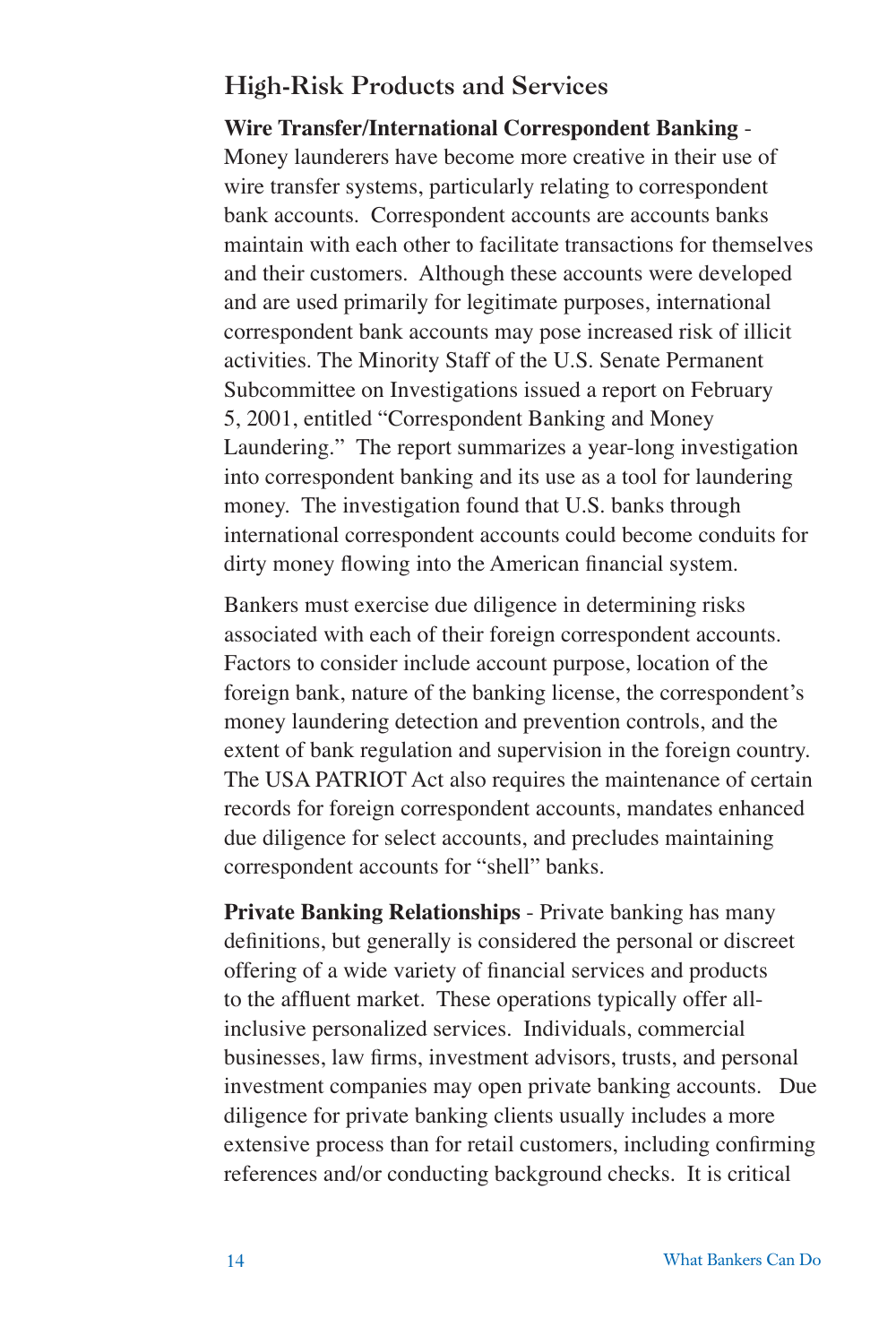to understand a client's source of wealth, needs, and expected transactions. The private banking client's expected level and type of transactions should be documented. Private banking relationships can be complex and systems to monitor and report suspicious activity should be designed to reasonably evaluate the client's total activities.

Senior foreign public officials are often private banking clients. In January 2001, "Guidance on Enhanced Scrutiny for Transactions that May Involve the Proceeds of Foreign Official Corruption" was issued by the Department of Treasury, the Office of the Comptroller of the Currency, the Office of Thrift Supervision, the Board of Governors of the Federal Reserve System, the Federal Deposit Insurance Corporation, and the Department of State. The guidance contains suggested procedures for account opening and monitoring for persons known to be senior foreign political figures, their immediate family members and their close associates. It also contains a list of questionable or suspicious activities that may warrant enhanced scrutiny of transactions involving such persons. In addition, the USA PATRIOT Act requires enhanced due diligence and scrutiny for private banking accounts requested or maintained by senior foreign political figures, their immediate family members, and their close associates. U.S. financial institutions should apply these principles and requirements to private banking activities and accounts.

**Electronic Banking** - Electronic banking is a broad term encompassing delivery of information, products, and services by electronic means (such as telephone lines, personal computers, automated teller machines, and automated clearing houses). This product offering continues to grow at a rapid pace. Although the extent of services varies, typical Internet bank services include credit cards, loans, deposits, wire transfers, and bill-paying services. Electronic banking is vulnerable to money laundering and terrorist financing because of its user anonymity, rapid transaction speed, and its wide geographic availability.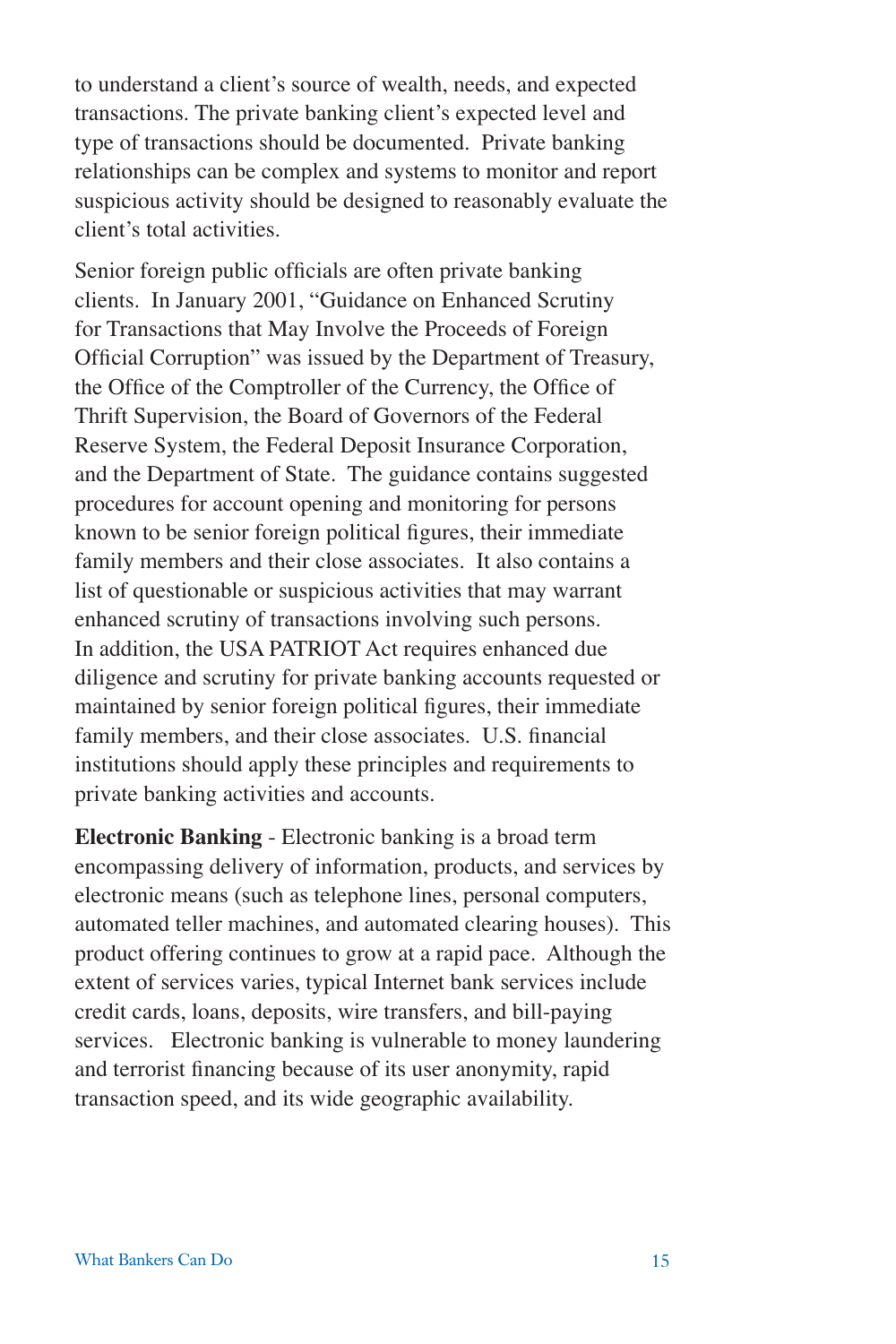# High-Risk Customers

Certain kinds of businesses may require enhanced customer due diligence at account opening and ongoing transaction review. Banks should conduct a risk assessment and ensure that controls are proportionate to the customer's risk level. The following should be considered when doing business with high-risk customers: their anti-money laundering systems; potential for being abused by money launderers; their level of risk; and the bank's ability to control that risk. Entities that traditionally have been identified as high-risk include:

- Nonbank Financial Institutions (NBFI), including Money Service Businesses - Typical examples include security brokers and dealers, check-cashing services, currency dealers and exchangers, and issuers, sellers, or redeemers of traveler's checks, money orders, or stored value cards. Card clubs, gambling casinos, and money transmitters are also NBFIs.
- Non-governmental organizations (e.g. charitable organizations).
- Offshore corporations, bearer share corporations, and banks located in tax and/or secrecy havens and jurisdictions designated as non-cooperative in the fight against money laundering.
- Cash-intensive businesses (convenience stores, parking garages, restaurants, retail stores).

# High-Risk Geographic Locations

Identifying high-risk geographic locations is essential to a bank's anti-money laundering program. U.S. banks should understand and evaluate the specific risks associated with doing business in, opening accounts for customers from, or facilitating transactions involving high-risk geographic locations. Information regarding possible high-risk geographic locations is available from several sources including: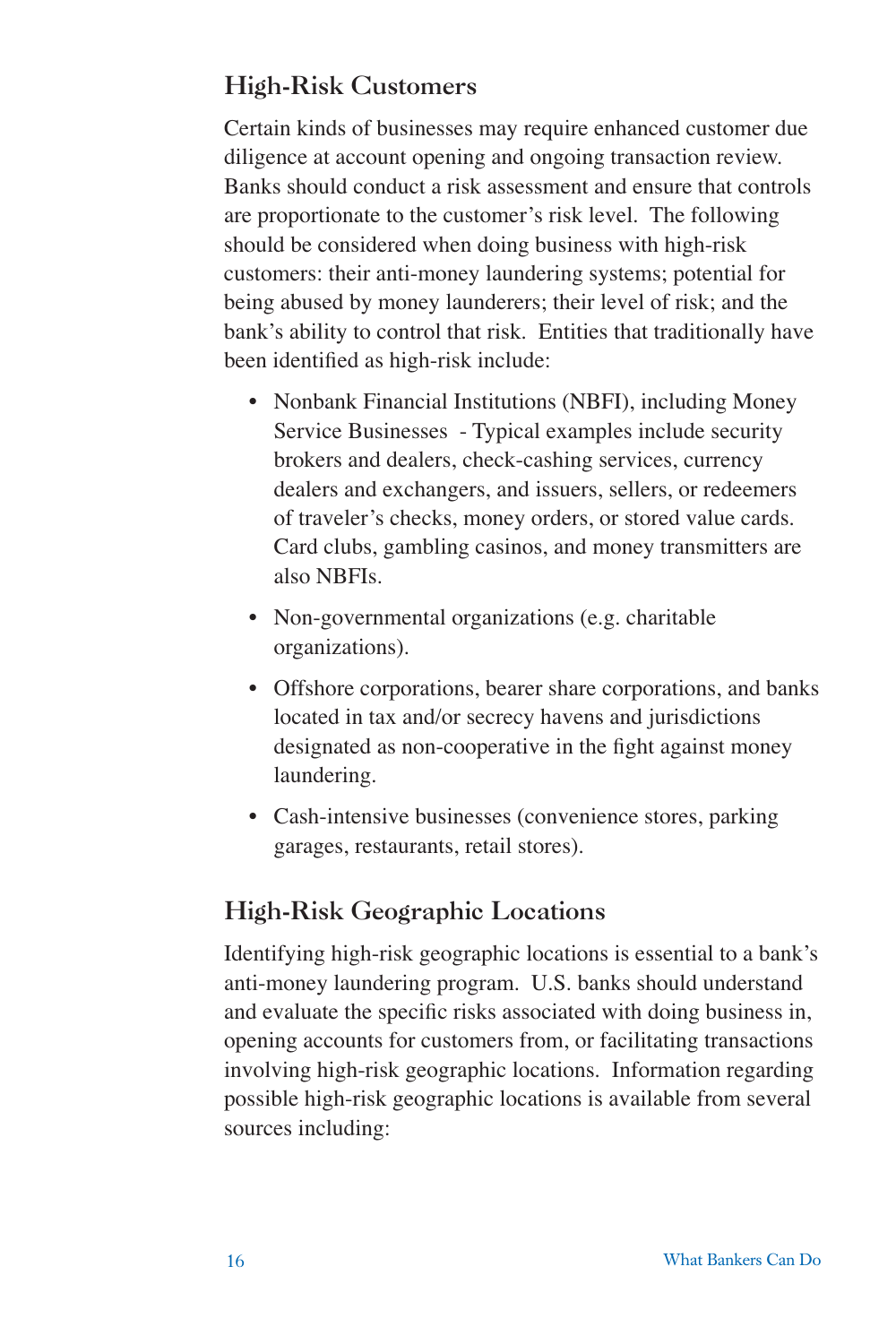- Jurisdictions identified by intergovernmental organizations (e.g., FATF) as non-cooperative in the fight against money laundering. Such locations have become widely known as non-cooperative countries and territories (NCCT).
- Countries/jurisdictions identified by the U.S. Department of State's annual International Narcotics Control Strategy Report (INCSR) as "primary concern."
- Geographies identified by OFAC.
- Jurisdictions designated by the Secretary of the Treasury as being of primary money laundering concern as authorized by the USA PATRIOT Act.
- Jurisdictions identified by bank management.

Identifying customers and transactions from high-risk geographic locations is crucial in controlling money laundering and terrorist financing risk. By obtaining such information, bankers can develop or modify policies, procedures, and controls addressing the risks associated with those locations.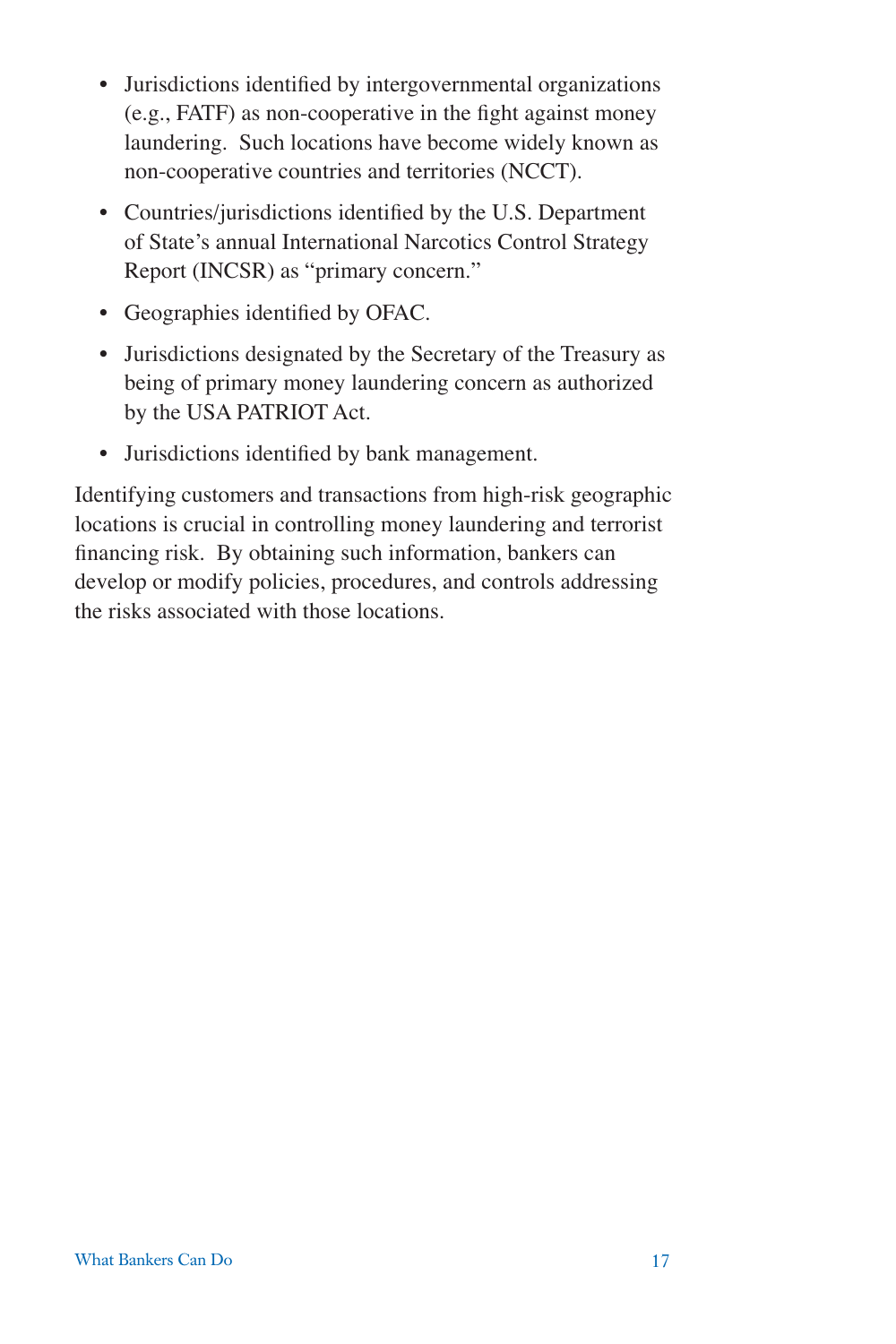# What Bankers Should Look For

The following are examples of potentially suspicious<br>activities or "red flags" for both money laundering a<br>terrorist financing. These lists are not all-inclusive,<br>may belo bankers recognize possible money laundering and activities or "red flags" for both money laundering and terrorist financing. These lists are not all-inclusive, but may help bankers recognize possible money laundering and terrorist financing schemes. Banks should be focused primarily on reporting suspicious transactions, not on determining that the transactions are in fact linked to money laundering or terrorist financing.

The examples mentioned may warrant attention, but simply because a transaction appears on the list does not mean it involves suspicious activity. Closer scrutiny will help determine whether the transactions or activities reflect suspicious activities rather than legitimate business activities and whether a SAR should be filed.

# *Money Laundering Red Flags*

# Customers Who Provide Insufficient or Suspicious Information

- A customer uses unusual or suspicious identification documents that cannot be readily verified.
- A business is reluctant, when establishing a new account, to provide complete information about the nature and purpose of its business, anticipated account activity, prior banking relationships, names of its officers and directors, or information on its business location.
- A customer's home/business telephone is disconnected.
- The customer's background differs from that which would be expected based on his or her business activities.
- A customer makes frequent or large transactions and has no record of past or present employment experience.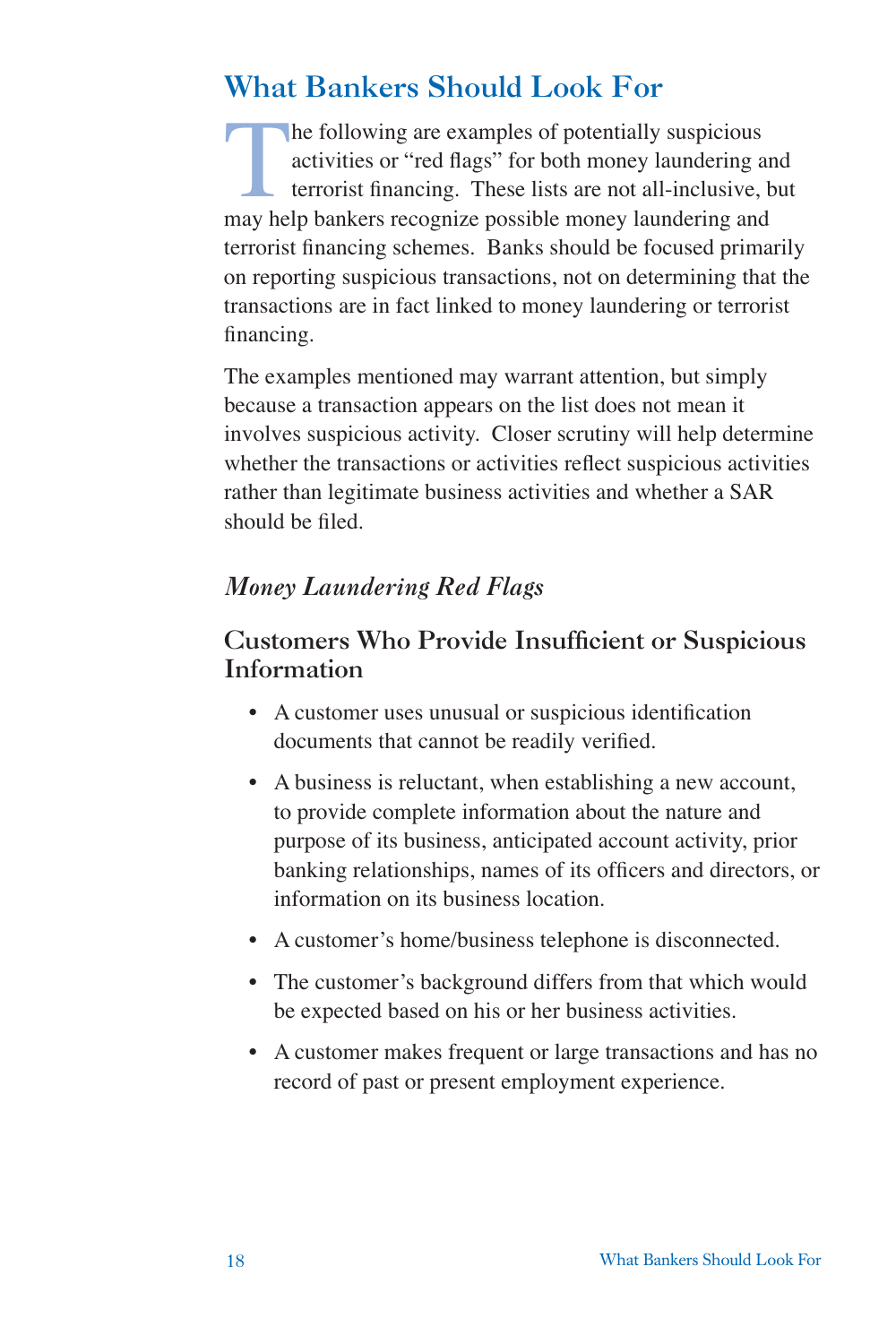# Efforts to Avoid Reporting or Record Keeping Requirement

- A customer or group tries to persuade a bank employee to not file required reports or to not maintain required records.
- A customer is reluctant to provide information needed to file a mandatory report, to have the report filed, or to proceed with a transaction after being informed that the report must be filed.
- A customer is reluctant to furnish identification when purchasing negotiable instruments in recordable amounts.
- A business or new customer asks to be exempted from reporting or record-keeping requirements.
- A customer uses the automated teller machine to make several bank deposits below a specified threshold.

# Certain Funds Transfer Activities

- Wire transfer activity to/from a financial secrecy haven, or high-risk geographic location without an apparent business reason, or when it is inconsistent with the customer's business or history.
- Many small, incoming wire transfers of funds received, or deposits made using checks and money orders. Almost immediately, all or most are wired to another city or country in a manner inconsistent with the customer's business or history.
- Large incoming wire transfers on behalf of a foreign client with little or no explicit reason.
- Wire activity that is unexplained, repetitive, or shows unusual patterns.
- Payments or receipts with no apparent links to legitimate contracts, goods, or services.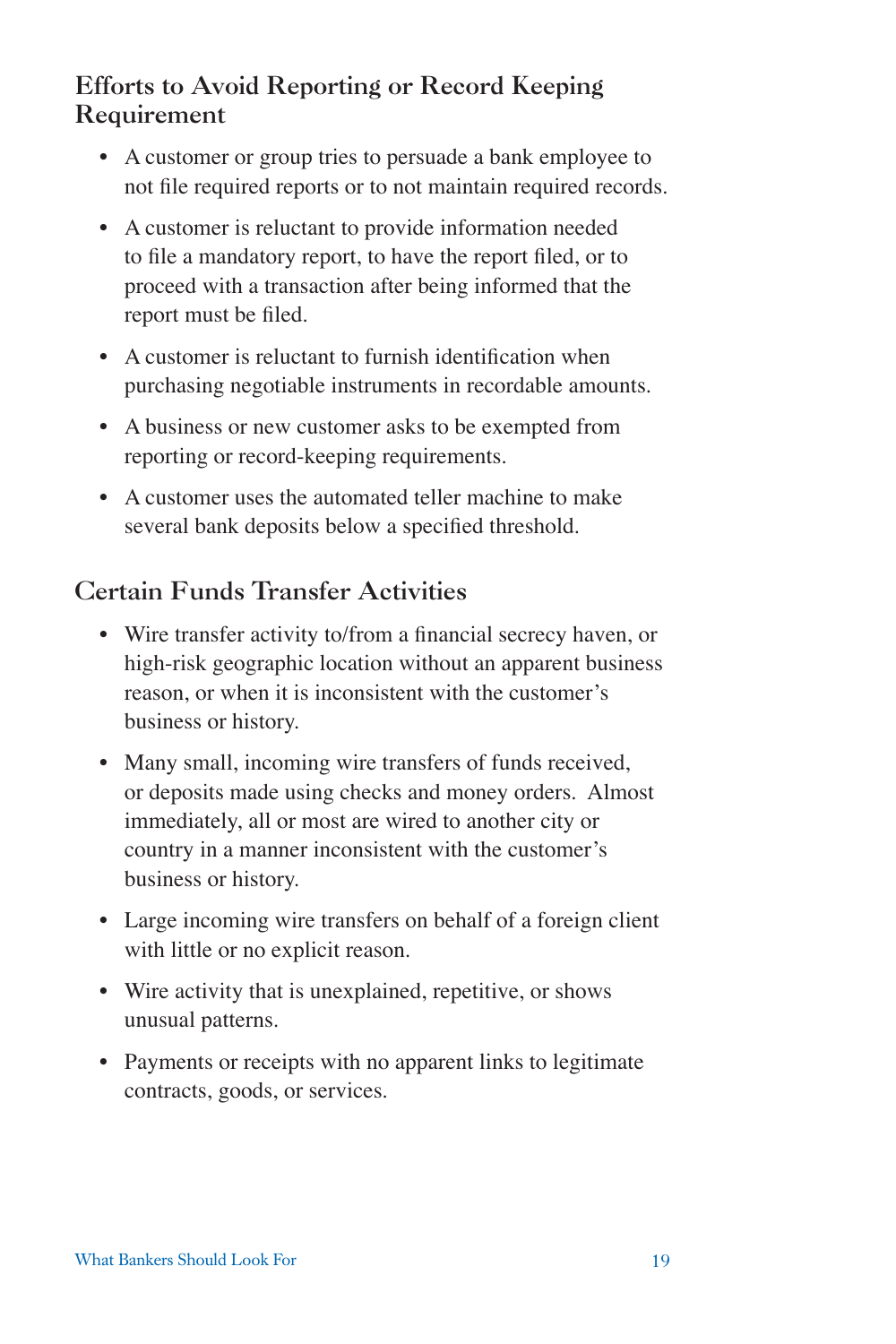# Activity Inconsistent with the Customer's Business

- The currency transaction patterns of a business show a sudden change inconsistent with normal activities.
- A large volume of cashier's checks, money orders, and/or wire transfers deposited into, or purchased through, an account when the nature of the account holder's business would not appear to justify such activity.
- A retail business has dramatically different patterns of cash deposits from similar businesses in the same general location.
- Unusual transfer of funds among related accounts, or accounts that involve the same or related principals.
- The owner of both a retail business and a check-cashing service does not ask for cash when depositing checks, possibly indicating the availability of another source of cash.

# Other Suspicious Customer Activity

- Frequent exchanges of small dollar denominations for large dollar denominations.
- Frequent deposits of currency wrapped in currency straps or currency wrapped in rubber bands that are disorganized and do not balance when counted.
- A customer who purchases a number of cashier's checks, money orders, or traveler's checks for large amounts under a specified threshold.
- Money orders deposited by mail, which are numbered sequentially or have unusual symbols or stamps on them.
- Suspicious movements of funds from one bank into another, then back into the first bank: 1) purchasing cashier's checks from bank A; 2) opening up a checking account at bank B; 3) depositing the cashier's checks into a checking account at bank B; and, 4) wire transferring the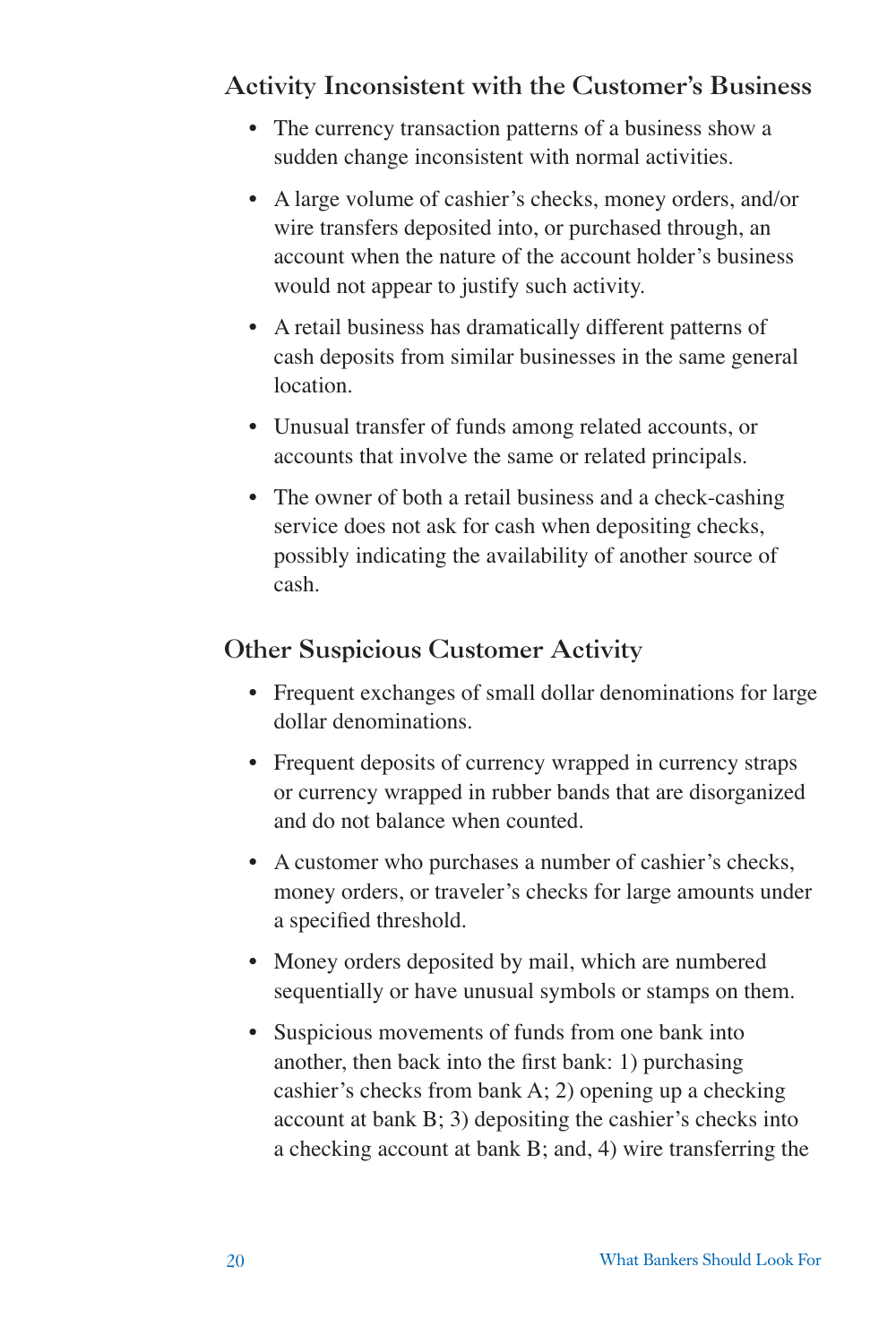funds from the checking account at bank B into an account at bank A.

# Changes in Bank-to-Bank Transactions

- A rapid increase in the size and frequency of cash deposits with no corresponding increase in non-cash deposits.
- Inability to track the true account holder of correspondent or concentration account transactions.
- Significant turnover in large denomination bills that would appear uncharacteristic given the bank's location.
- Significant changes in currency shipment patterns between correspondent banks.

# Bank Employees

- Lavish lifestyle that cannot be supported by an employee's salary.
- Failure to conform with recognized systems and controls, particularly in private banking.
- Reluctance to take a vacation.

# *Terrorist Financing Red Flags*

Identifying suspicious transactions that may be indicative of terrorist financing is a relatively new and difficult endeavor. Traditionally, anti-money laundering programs have focused on large, suspicious cash and non-cash transactions, both domestic and international. Terrorist financing may also involve smaller dollar amounts entering the country, and the funds may often be used in typical retail consumer activity. The risk of terrorist financing may exist in a variety of bank products and services. The risk of this activity may be higher in larger institutions and domestic branches of foreign banks, because of the international nature of their businesses, and size and breadth of their international branch and affiliate networks.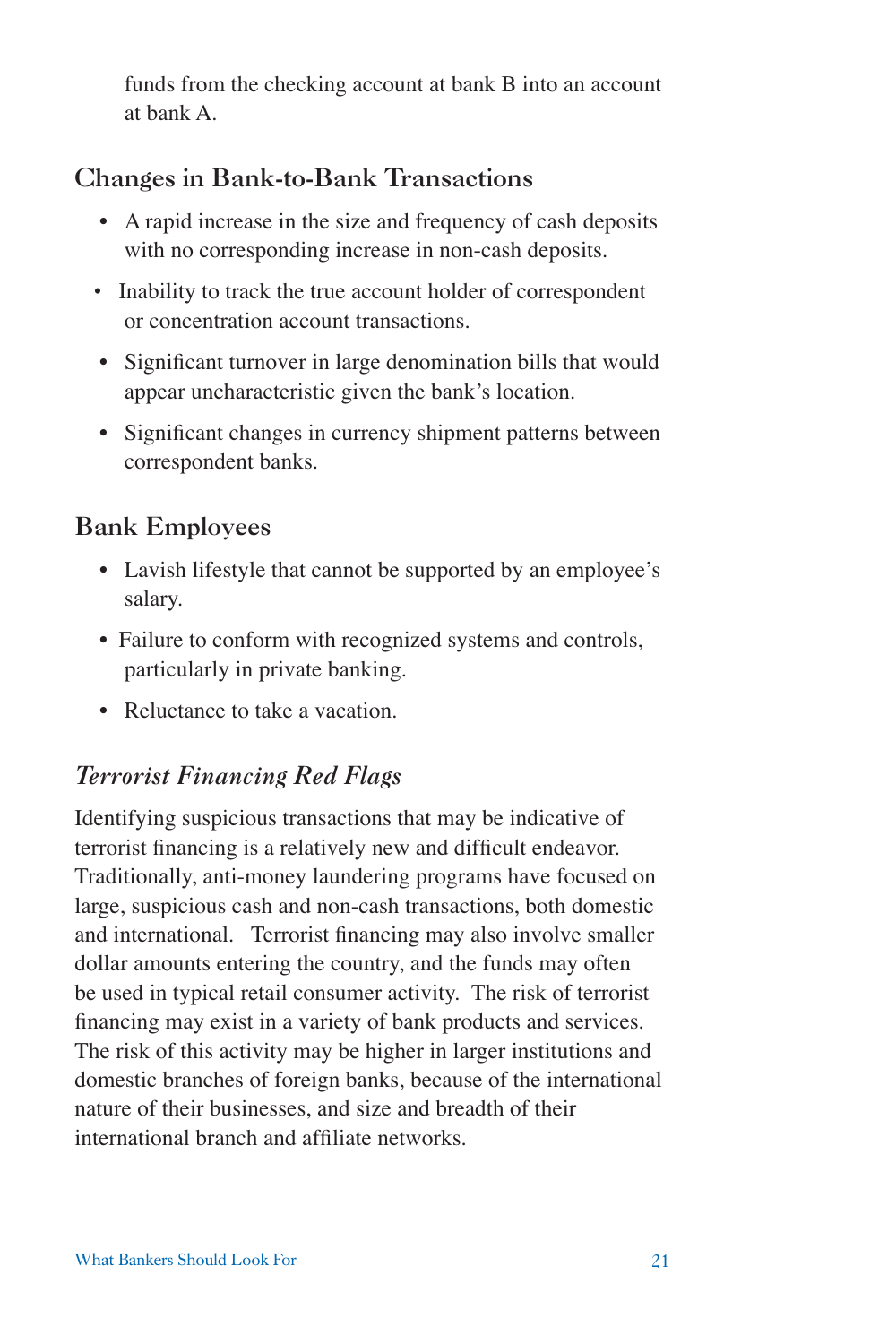Banks should use recently published terrorist financing guidance when developing risk-based anti-money laundering programs. Recent publications that shed light on terrorist financing include the FATF Report on Money Laundering Typologies,<sup>2</sup> FATF Guidance for Financial Institutions in Detecting Terrorist Financing Activities, the FinCEN SAR Bulletin Issue 4, "Aspects of Financial Transactions Indicative of Terrorist Funding" published January 2002, and the 2002 National Money Laundering Strategy.

The FATF Guidance discusses similar methods of laundering funds by terrorist organizations and organized crime, though their motives may differ. The report also notes that terrorist groups have increasingly resorting to criminal activity to raise funds. With the exception of three activities, there is little difference in the funding sources currently used by terrorists and organized crime groups. The three funding activities distinct to terrorism include:

- Direct sponsorship by certain states.
- Contributions and donations.
- Sale of publications (legal and illegal).

FinCEN's SAR Bulletin Issue 4 contains a number of "red flags." Many are similar to the money laundering red flags listed previously; however, some are indicative of terrorist financing. They are:

- Funds generated by a business owned by nationals of countries associated with terrorist activity.
- Charity/relief organization-linked transactions.
- Currency exchange buying/selling foreign currencies from various countries in the Middle East.

<sup>2</sup> Financial Action Task Force on Money Laundering; Report on Money Laundering Typologies 2001-2002; pages 2-7. Financial Action Task Force on Money Laundering; Report on Money Laundering Typologies 2000-2001; pages 19-21.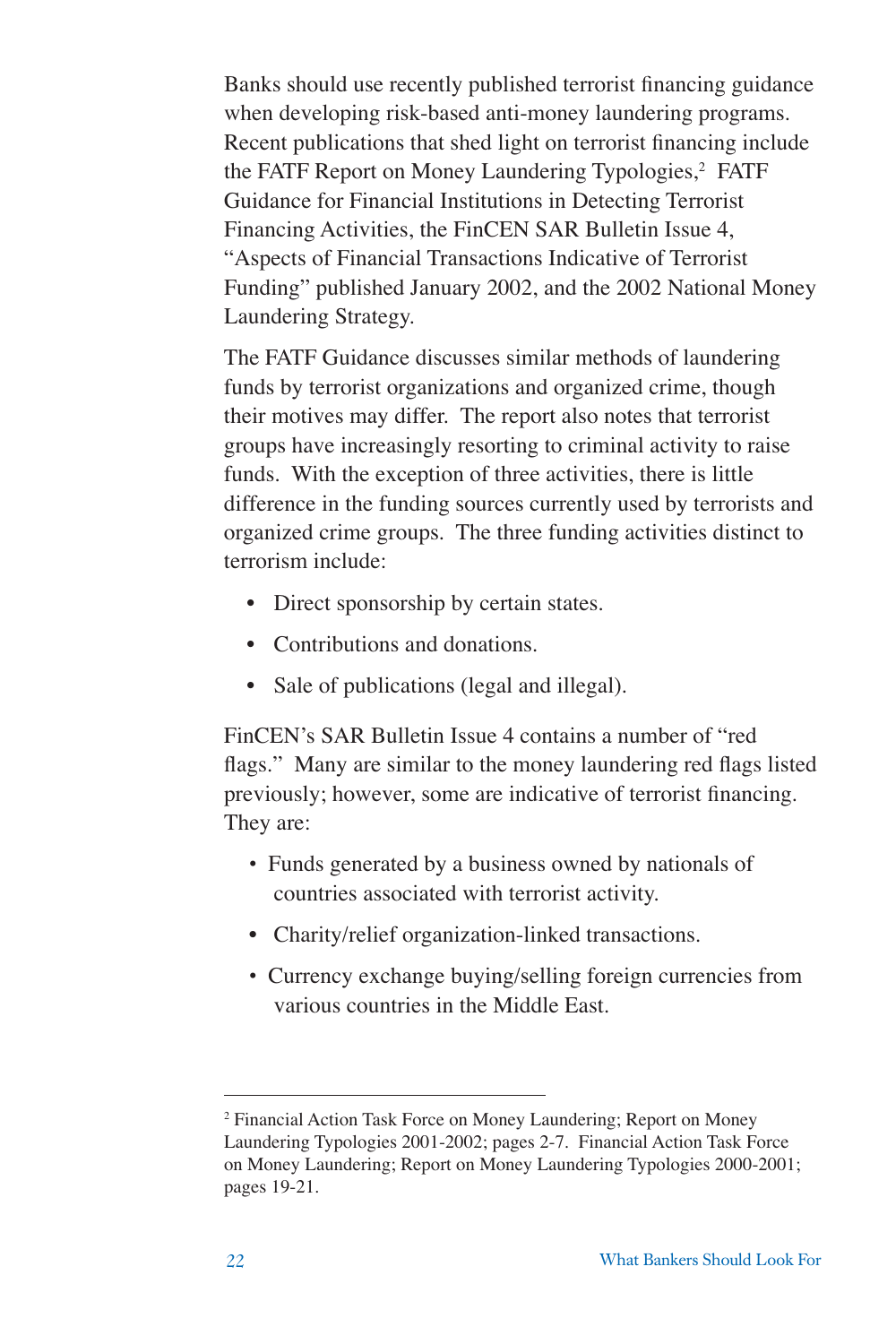• Business account activity conducted by nationals of foreign countries associated with terrorist activity with no obvious connection to the business.

On February 12, 2002, the U.S. House Financial Services Subcommittee on Oversight and Investigations heard testimony regarding terrorist financing and the implementation of the USA PATRIOT Act. The testimony discusses what the Federal Bureau of Investigation (FBI) has learned since the September 11, 2001, terrorist attacks about the patterns of financing associated with terrorist networks. The FBI also described the extent to which U.S. anti-money laundering statutes provide the necessary tools to detect and disrupt these patterns of financing. An interagency Financial Review Group devoted significant resources to identifying and following the money trail.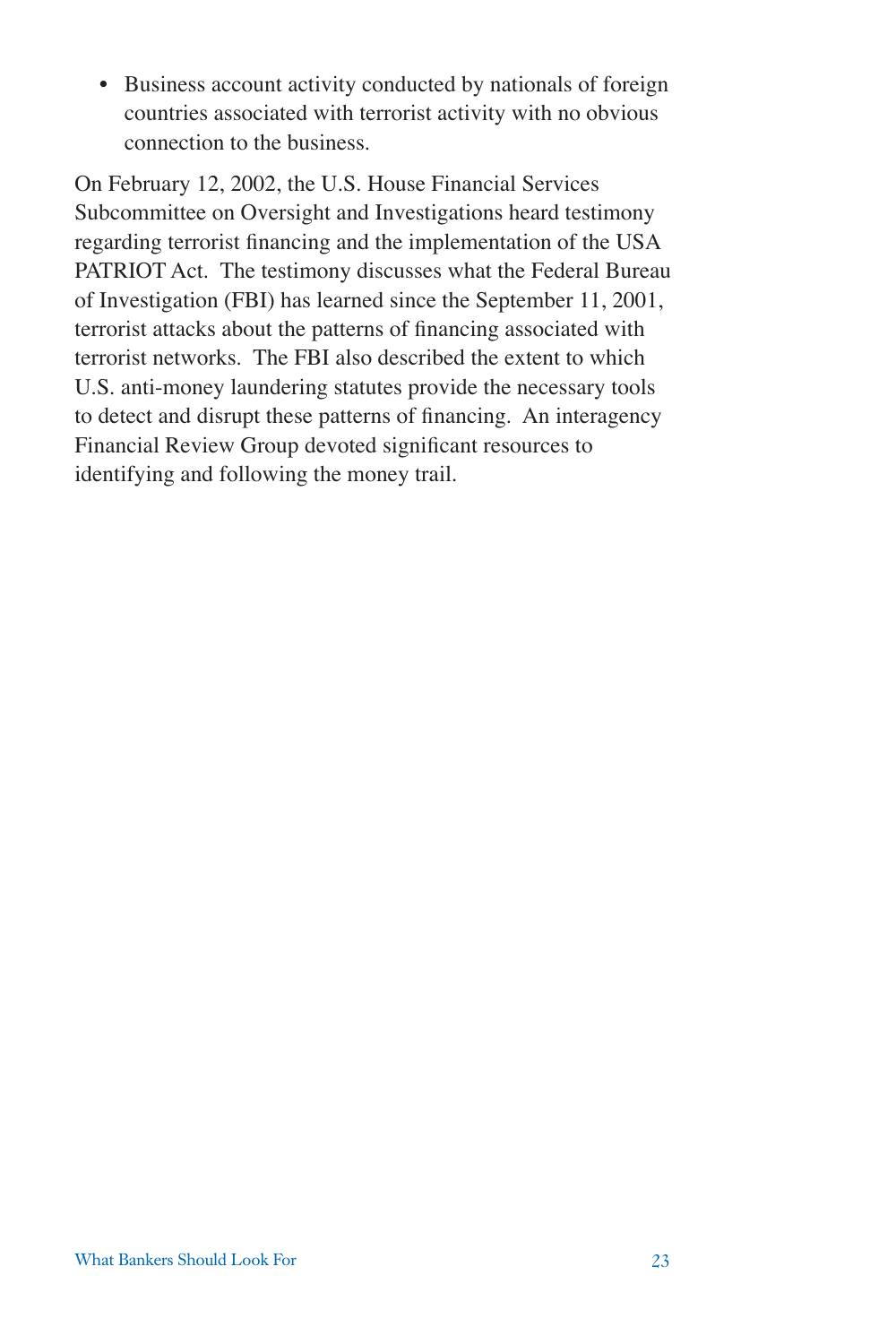# Reports That Can Help Bankers Identify Suspicious Transactions

number of readily available reports, in addition to the<br>OFAC List, the NCCT List, and other government list<br>can be generated by banks to assist them in the fight<br>against money laundering. Following are some internal report OFAC List, the NCCT List, and other government lists, can be generated by banks to assist them in the fight against money laundering. Following are some internal reports routinely available through bank service providers.

**Cash Transaction Reports** - Most bank information service providers offer reports that identify cash activity and/or cash activity greater than \$10,000. These reports assist bankers with filing currency transaction reports (CTRs) and in identifying suspicious cash activity. Some larger banks have software systems to assist them in completing CTRs accurately, especially when they have multiple locations. Most vendor software systems include standard suspicious cash activity reports that typically filter cash activity in three forms: 1) cash activity including multiple transactions greater than \$10,000; 2) cash activity (single and multiple transactions) just below the \$10,000 reporting threshold (e.g., between \$8,000 - \$10,000); and, 3) cash transactions involving multiple lower-dollar transactions (e.g., \$3,000) which over a period of time (e.g., 15 days) aggregate to a substantial sum of money. Such filtering reports, when implemented either through the purchase of a vender software system or through requests from the information service provider, will enhance significantly a bank's ability to identify and evaluate unusual cash transactions.

**Wire Transfer Records / Logs** - The BSA requires wire transfer records. Periodic review of this information can assist banks in identifying patterns of unusual activity. A periodic review of the wire records/logs in banks with low wire transfer activity is usually sufficient to identify unusual activity. For banks with greater wire activity, use of spreadsheets or vendor software, is an efficient way to review wire activity for unusual patterns. Most vendor software systems include standard suspicious activity filter reports. These reports typically focus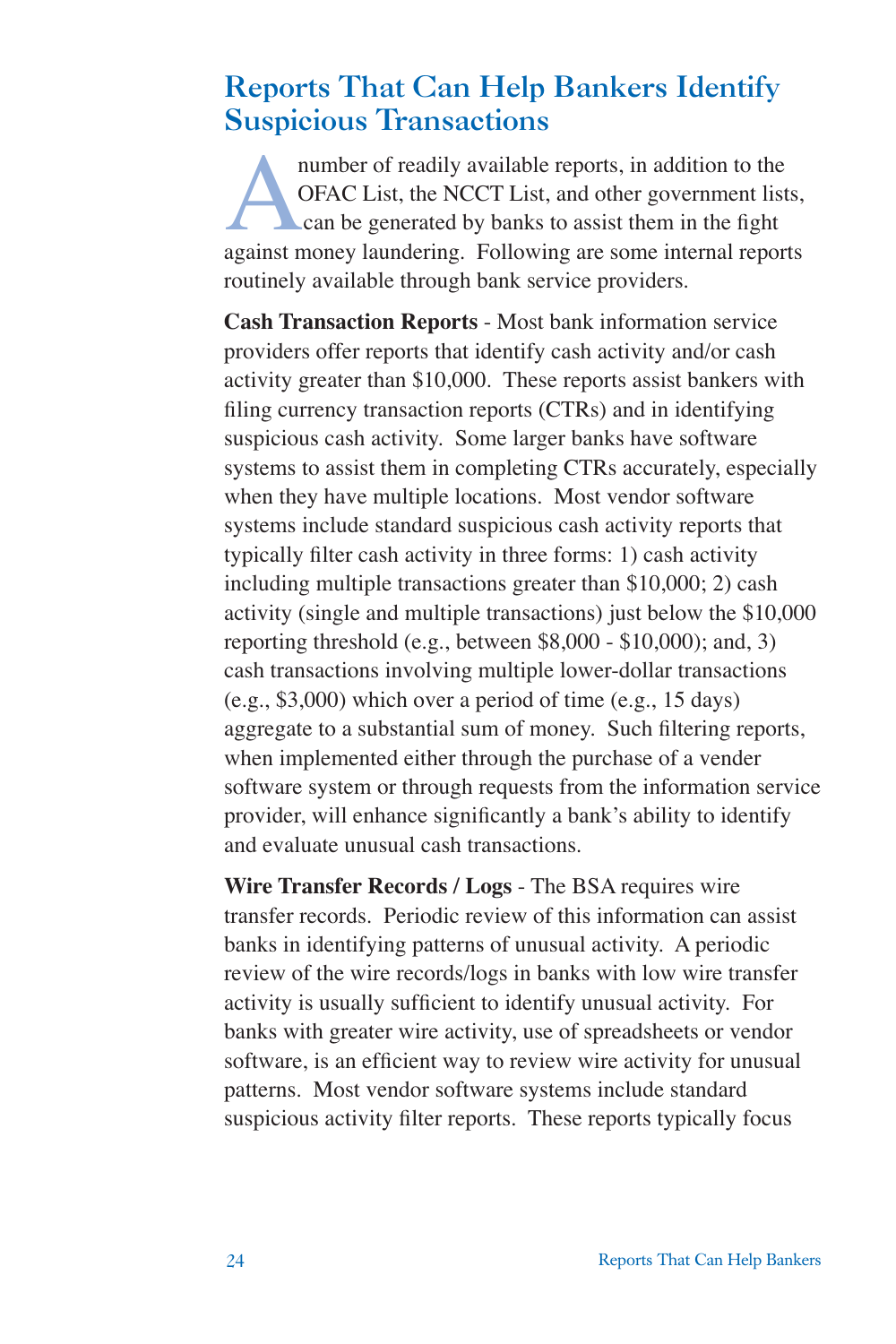on identifying certain higher risk geographies and larger dollar wire transactions (persons and corporations). Each bank should establish its own filtering criteria for both personal and corporate wire volumes based on their customer base. Non-customer wire transactions and Pay Upon Proper Identification (PUPID) transactions should always be reviewed for unusual activity.

**Monetary Instrument Records** – Records on monetary instrument sales are required in certain circumstances by the BSA. Such records can assist bankers in identifying possible currency structuring<sup>3</sup> through the purchase of cashier's checks, money orders, or traveler's checks in amounts of \$3,000 to \$10,000. A periodic review of these records can also help identify frequent purchasers and remitters of monetary instruments and common payees.

**Velocity of Funds Report** - A velocity of funds report reflects the total debits and credits flowing through a particular account over a specific period (e.g., 30 days). This report can be used to identify customer accounts with substantial funds flow relative to other accounts. A review of this information can assist bankers to identify customers with a high velocity of funds flow and those with unusual activity.

<sup>&</sup>lt;sup>3</sup> Currency structuring is defined as actions taken by a customer or individual(s) to avoid BSA reporting requirements (e.g. currency transaction reports). Structuring as defined by the Bank Secrecy Act is a criminal offense.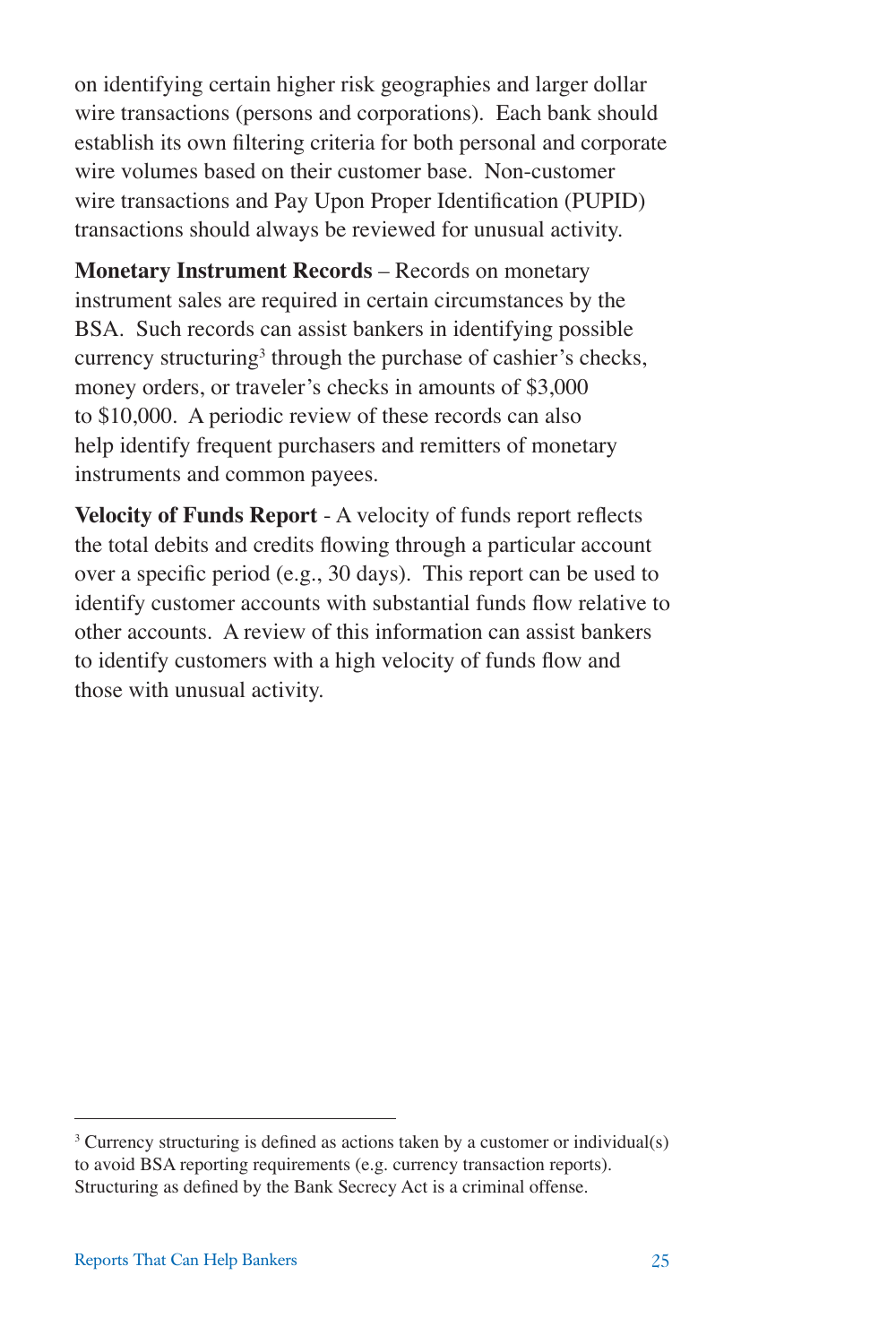# Schemes Involving Possible Money Laundering and Terrorist Financing

EV elow are a series of real cases selected from published<br>reports. They are provided to reinforce the need for<br>comprehensive, board-approved customer due diligence<br>provides a RSA compliance program, and sound suspicious reports. They are provided to reinforce the need for comprehensive, board-approved customer due diligence policies, a BSA compliance program, and sound suspicious activity monitoring systems. They also highlight the risks banks become subject to in the absence of a sound anti-money laundering program.

### *Russian Money Laundering Scandal*

This scandal became public during the summer of 1999, with media reports of \$7 billion in suspect funds moving from two Russian banks through a U.S. bank to thousands of bank accounts throughout the world. Pleadings from subsequent criminal cases indicate that, during a four-year period from 1995-1999, two Russian banks deposited more than \$7 billion in correspondent bank accounts at a New York bank. After successfully gaining entry for these funds into the U.S. banking system, the Russian banks transferred amounts from their New York bank correspondent accounts to commercial accounts at the bank that had been opened for three shell corporations. These three corporations, in turn, transferred the funds to thousands of other bank accounts around the world, using electronic wire transfer software provided by the bank. In the aggregate, from February 1996 through August 1999, the three corporations completed more than 160,000 wire transfers.

In February 2000, guilty pleas were submitted by a bank employee and spouse and the three corporations for conspiracy to commit money laundering, operating an unlawful banking and money transmitting business in the United States, and aiding/ abetting Russian banks in conducting unlawful and unlicensed banking activities in the United States. The defendants admitted their money-laundering scheme was designed, in part, to help Russian individuals/businesses transfer funds in violation of Russian currency controls, custom duties, and taxes. The three corporations agreed to forfeit more than \$6 million in their New York bank accounts. In August 2000, a federal court held that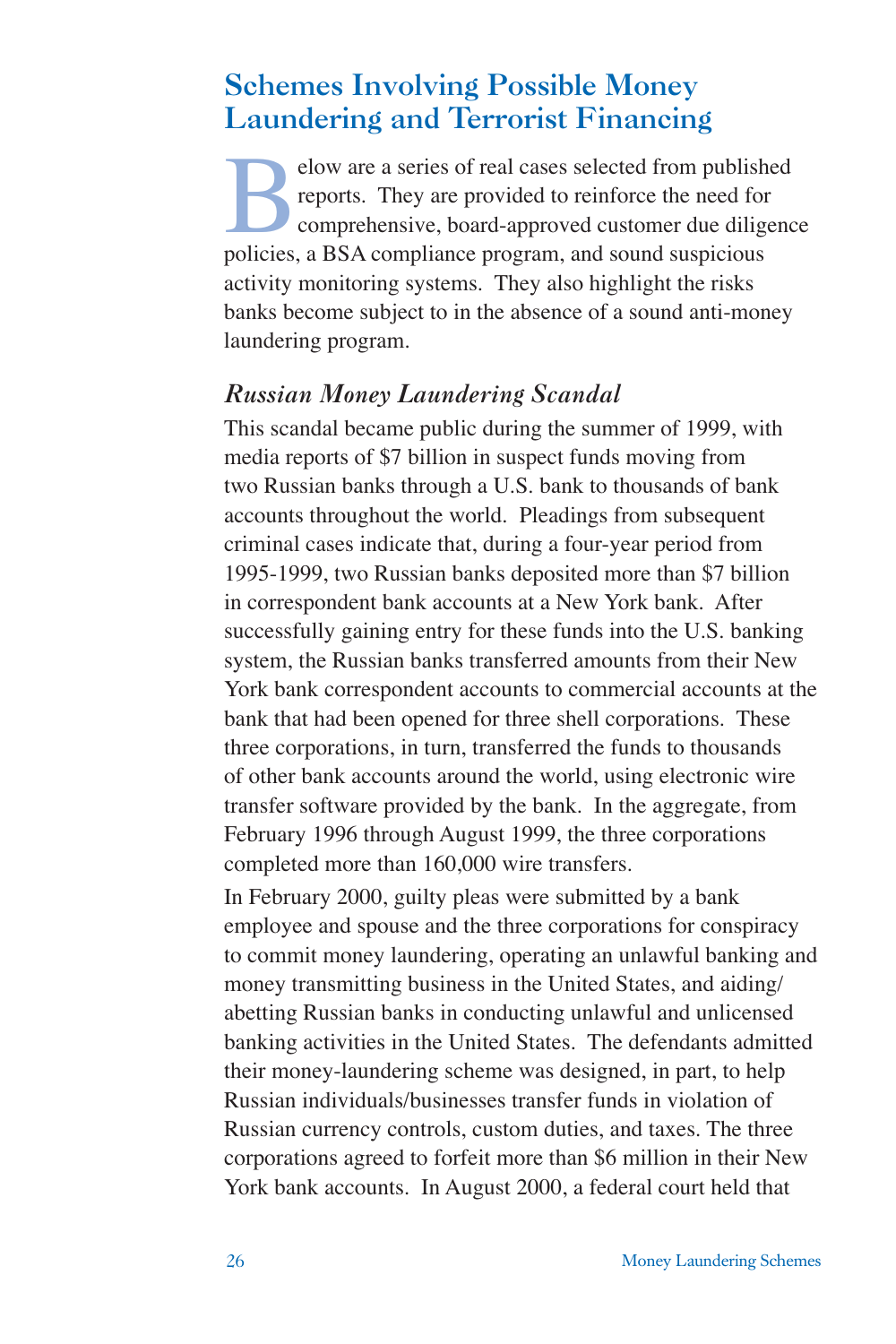the United States had sufficient facts to establish probable cause to seize another \$27 million from two New York correspondent accounts belonging to a Russian bank.

# *Operation Wire Cutter*

The U.S. Customs Service, in conjunction with the Drug Enforcement Administration (DEA) and Colombian Departamento Administrativo de Seguridad, arrested 37 people in January 2002 as a result of a two-and-one-half-year undercover investigation of Colombian peso brokers and their money laundering organizations. These people are believed to have laundered money for several Colombian narcotics cartels. The peso brokers contacted undercover Customs agents and directed them to pick-up currency in New York, Miami, Chicago, Los Angeles, and San Juan, Puerto Rico, that had been generated from narcotics transactions. The brokers subsequently directed the undercover agents to wire these proceeds to specified accounts in U.S. financial institutions that were often in the name of Colombian companies or banks that had a correspondent account with a U.S. bank. Laundered monies were subsequently withdrawn from banks in Colombia in Colombian pesos. Investigators seized more than \$8 million in cash, 400 kilos of cocaine, 100 kilos of marijuana, 6.5 kilos of heroin, nine firearms, and six vehicles.

# *Khalil Kharfan Organization*

The DEA (New York Division Group) and the U.S. Attorney's Office in the Southern District of New York concluded a long-term investigation targeting the money laundering and narcotics activities of the Khalil Kharfan Organization operating in Colombia, Puerto Rico, Florida, and the New York Tri-State area. To date, the investigation has revealed that this organization laundered in excess of \$100 million in narcotics proceeds. The organization was extremely sophisticated and used several types of communication devices to expedite the transfer of funds worldwide. The Colombian cell, which had staff stationed domestically in Puerto Rico, Florida, New York, and New Jersey, and international businesses and banks in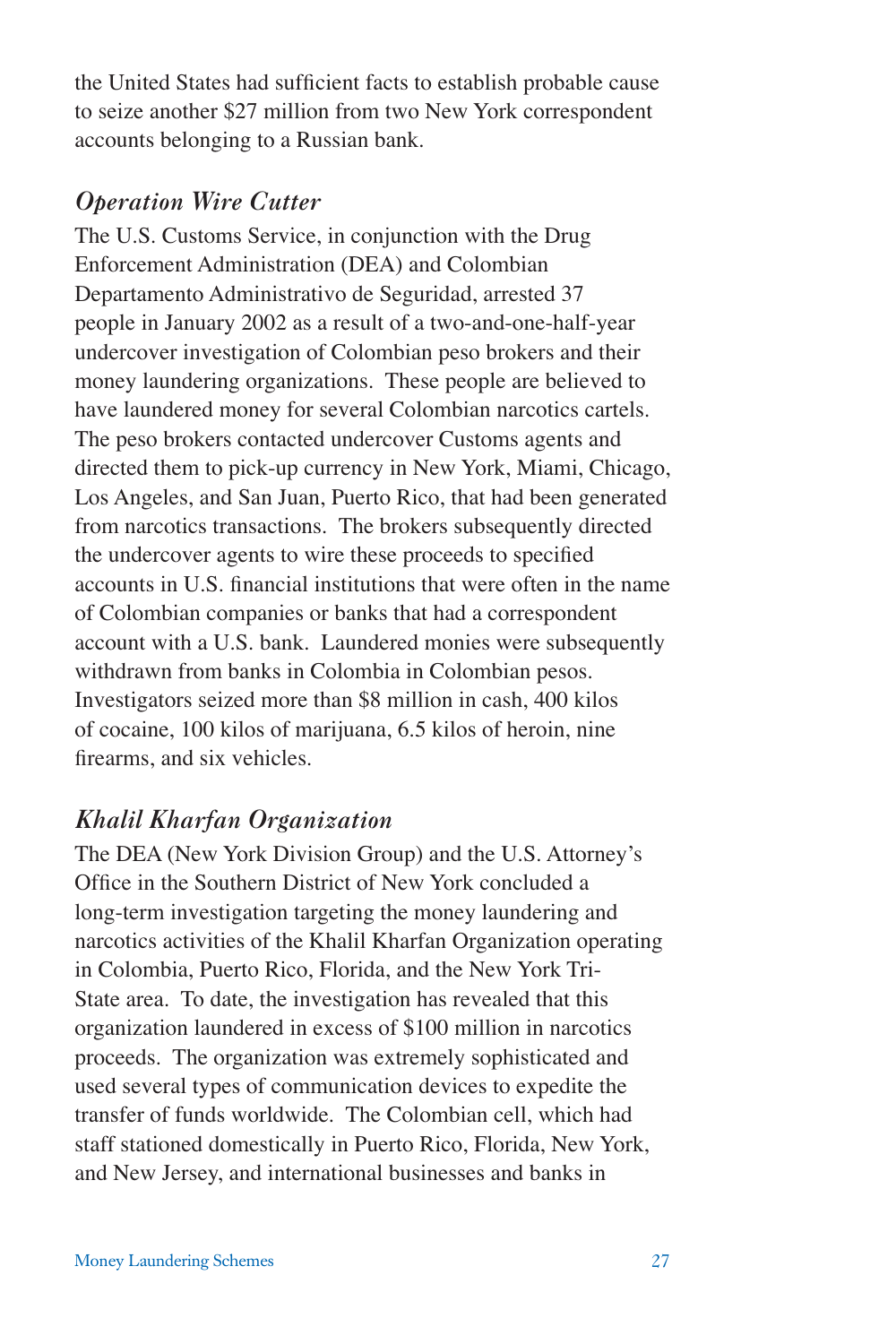Panama, Israel, Switzerland, and Colombia, used "members" to open accounts in the names of fictitious businesses allowing monies to be deposited and then transferred. Approximately \$1 million has been seized.

### *High-Risk Geographic Location*

A pattern of cash deposits below the CTR reporting threshold generated a SAR filing by a U.S. institution. Deposits were made daily to the account of a foreign currency exchange totaling \$341,421 for approximately a two-and-one-half-month period. During the same period, the business initiated 10 wire transfers totaling \$2.7 million to a bank in the United Arab Emirates. When questioned, the business owner reportedly indicated he was in the business of buying/selling foreign currencies in Iran, the Persian Gulf States, and other countries in the Middle East, and his business never generated in excess of \$10,000 a day. CTRs for three years reflected cash deposits totaling \$137,470 and withdrawals totaling \$29,387. The business owner and the cash-out transactions were conducted by nationals of countries associated with terrorist activity. Another U.S. depository institution filed a SAR on this person for an \$80,000 cash deposit, which was deemed unusual for his profession. He also cashed two negotiable instruments at the same depository institution for \$68,000 and \$16,387 according to CTR filings.

### *Wire Remittance Company*

Both a wire remittance company and a depository institution filed SARs outlining the movement of about \$7 million in money orders through the U.S. account of a foreign business. The wire remittance company reported various persons purchasing money orders at the maximum face value of \$500 to \$1,000 and in sequential order. Purchases were made at multiple locations, primarily in the northeastern United States, and several purchases also were reported in the southeast United States. The money orders were made payable to various persons, negotiated through banks in Lebanon, and later cleared through three U.S. institutions. The foreign business endorsed the money orders. In some instances, the funds were then credited to accounts at other U.S. depository institutions or foreign institutions. SARs filed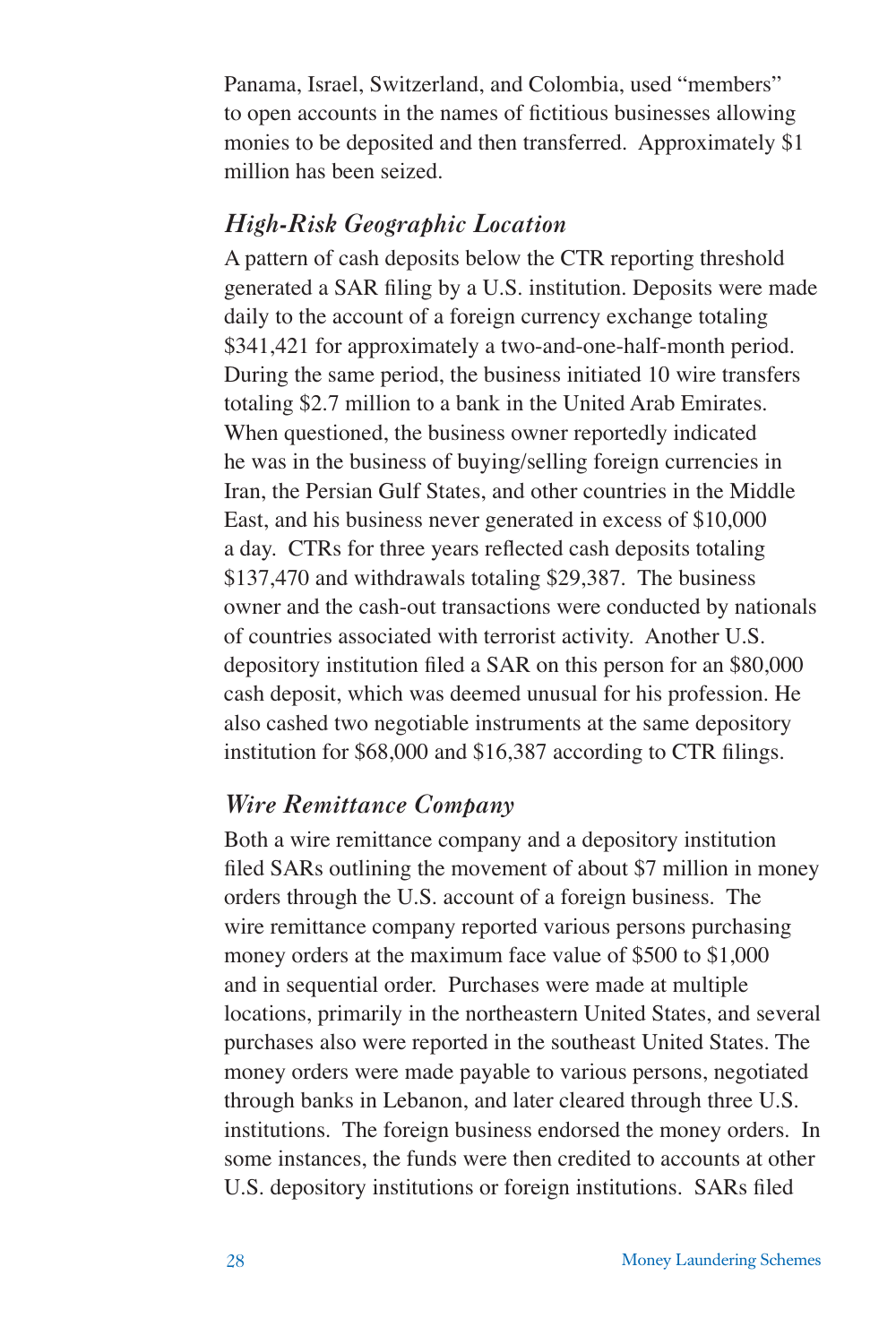by the depository institution reported similar purchases of money orders in the northeastern United States negotiated at the foreign business. Various beneficiaries were identified, all with Middle Eastern names. They received amounts ranging from \$5,000 to \$11,000. The foreign business identified by the wire remittance company also was identified as a secondary beneficiary. The money orders cleared through a foreign bank's cash letter account at the U.S. depository institution.

### *Travel Agent*

An IRS investigation in Virginia was initiated on the owner of a travel agency for currency structuring charges after analysis of SAR and CTR filings. The suspect operated, in addition to the travel agency, a money transmittal business that was wiring funds to his business interests in Lima, Peru, and Bogota, Colombia. An analysis of subsequent SARs and CTRs, coupled with various investigative techniques, including execution of several search warrants, led to the suspect entering a plea to one count of money laundering. The defendant admitted structuring transactions to avoid a CTR filing. The defendant structured deposits totaling between \$2.5 to \$5 million and used six business accounts at five financial institutions to facilitate his activities. The defendant consented to the administrative forfeiture of monies seized from his business accounts.

### *Suspicious Activity Report Leads to Embargo Investigation*

An investigation of a possible violation of the International Emergency Economic Powers Act was initiated following a SAR filing by a bank in New York. The SAR stated that an unnamed bank vice president in charge of the funds transfer program manipulated four payments to the Sudan totaling \$73,000 in violation of the embargo. The subject allegedly manipulated the bank's internal Office of Foreign Assets Control (OFAC) filtering system by either manually overriding its screening and blocking function or by omitting any reference to Sudan and reprocessing the wire transfers through the same filtering system. The case was turned over to OFAC.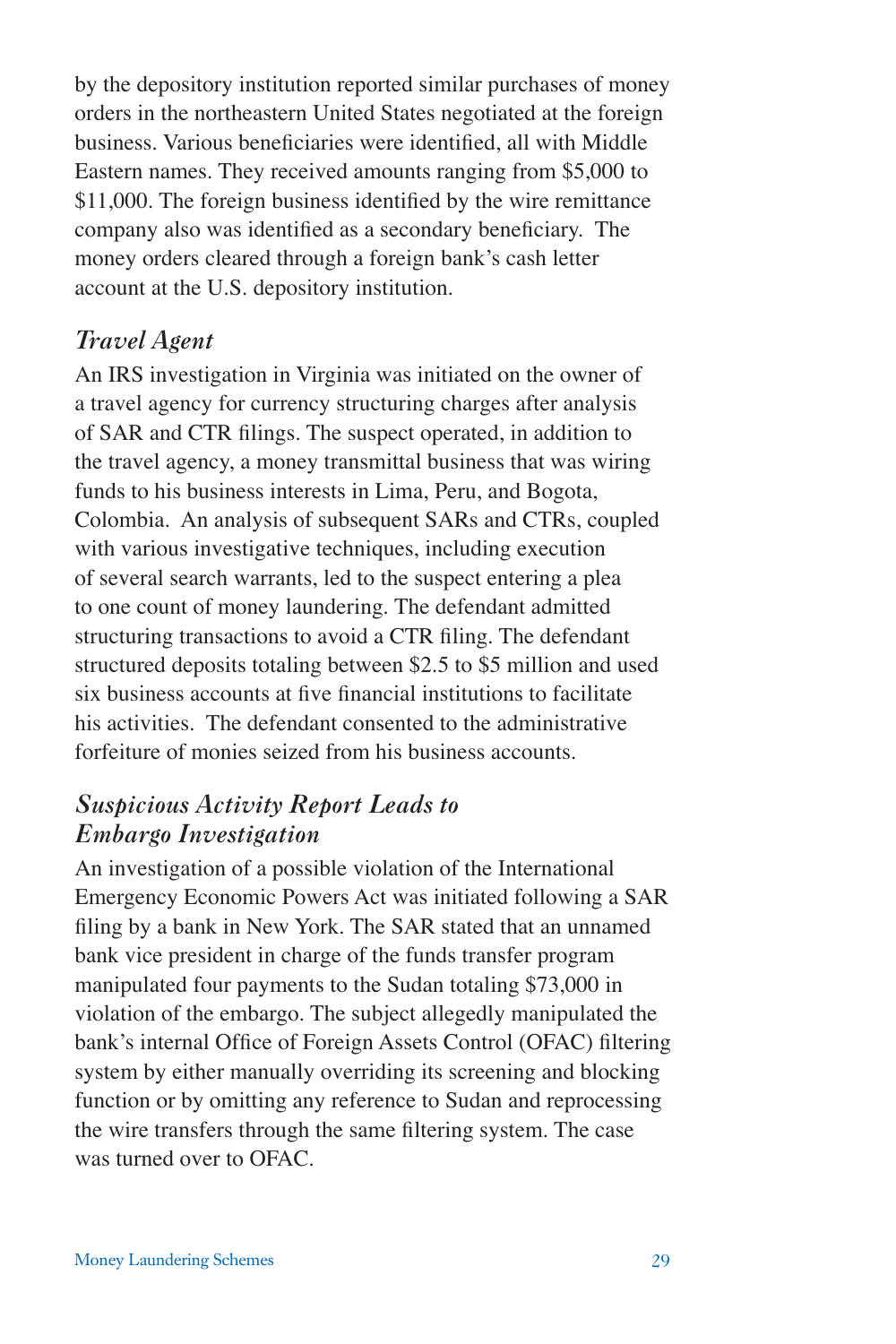# Where To Get More Information

### Office of the Comptroller of the Currency

*For information on money laundering and national banks, contact:*  **Compliance Division**  (202) 874-4428

*For OCC Publications and Ordering Information, contact:* 

**Communications Division**  Office of the Comptroller of the Currency 250 E Street, SW Washington, DC 20219-0001 (202) 874-4700

http://www.occ.treas.gov/mail1.htm

*For information on establishing a BSA Compliance Program, refer to OCC's Comptroller's Handbooks:* 

#### **Bank Secrecy Act/Anti-Money Laundering**

http://www.occ.treas.gov/handbook/bsa.pdf

## Domestic Anti-Money Laundering and Terrorist Financing Resources

#### **Bank Secrecy Act**

http://cfr.law.cornell.edu/cfr/cfr.php?title=31&type=part&value=103

#### **Financial Crimes Enforcement Network (FinCEN)**

Office of Enforcement and Regulation U.S. Department of the Treasury 270 Chain Bridge Road, Suite 200 Vienna, VA 22182 (800) 949-2732 *(Regulatory Help Line)*  (866) 556-3974 *(Hotline for Suspected Terrorist Related Activity)* 

http://www.ustreas.gov/fincen/

**FinCEN – Regulatory / BSA Forms and Filing Information**  http://www.treas.gov/fincen/bsaf\_main.html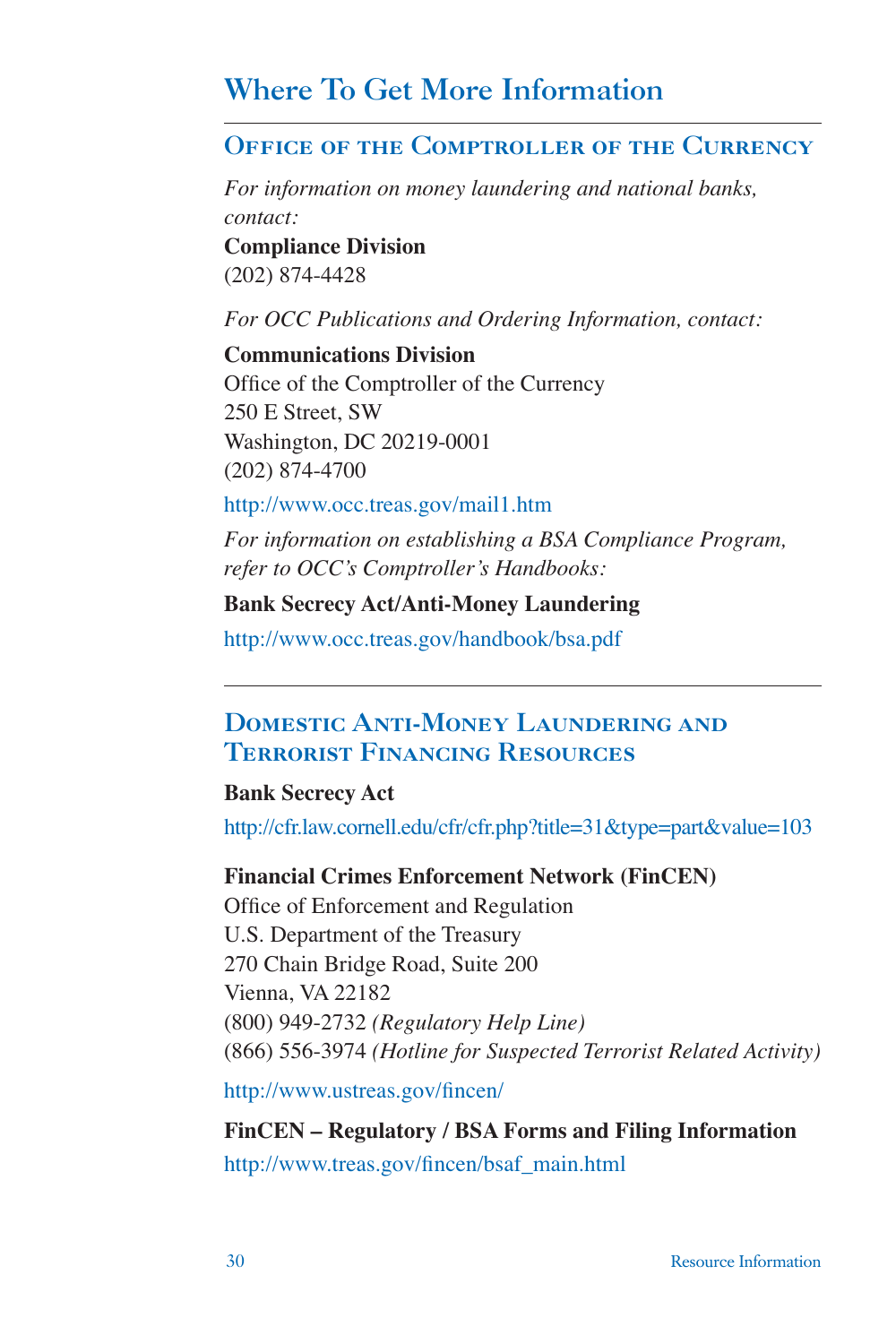### **FinCEN – Publications / Advisories, Bulletins, Rulings, Fact Sheets**

http://www.treas.gov/fincen/pub\_main.html

### **FinCEN – Publications / External Documents**

http://www.treas.gov/fincen/pub\_external\_reports.html

### **Office of Foreign Asset Control (OFAC)**

U.S. Department of the Treasury Treasury Annex 1500 Pennsylvania Avenue, NW Washington, DC 20220 Compliance Hotline:  $(202)$  622-2490 OFAC Fax-on-demand: (202) 622-2480

http://www.treas.gov/ofac

### **OFAC - Regulations for the Financial Community**

http://www.ustreas.gov/offices/enforcement/ofac/regulations/ index.html

### **United States Department of State:**

The "International Narcotics Control Strategy Report (INCSR)" for 2001 http://www.state.gov/g/inl/rls/nrcrpt/2001/

# Other Financial Service Resources

### **American Bankers Association**

1120 Connecticut Avenue, NW Washington, DC 20036 (800)-Bankers http://www.aba.com/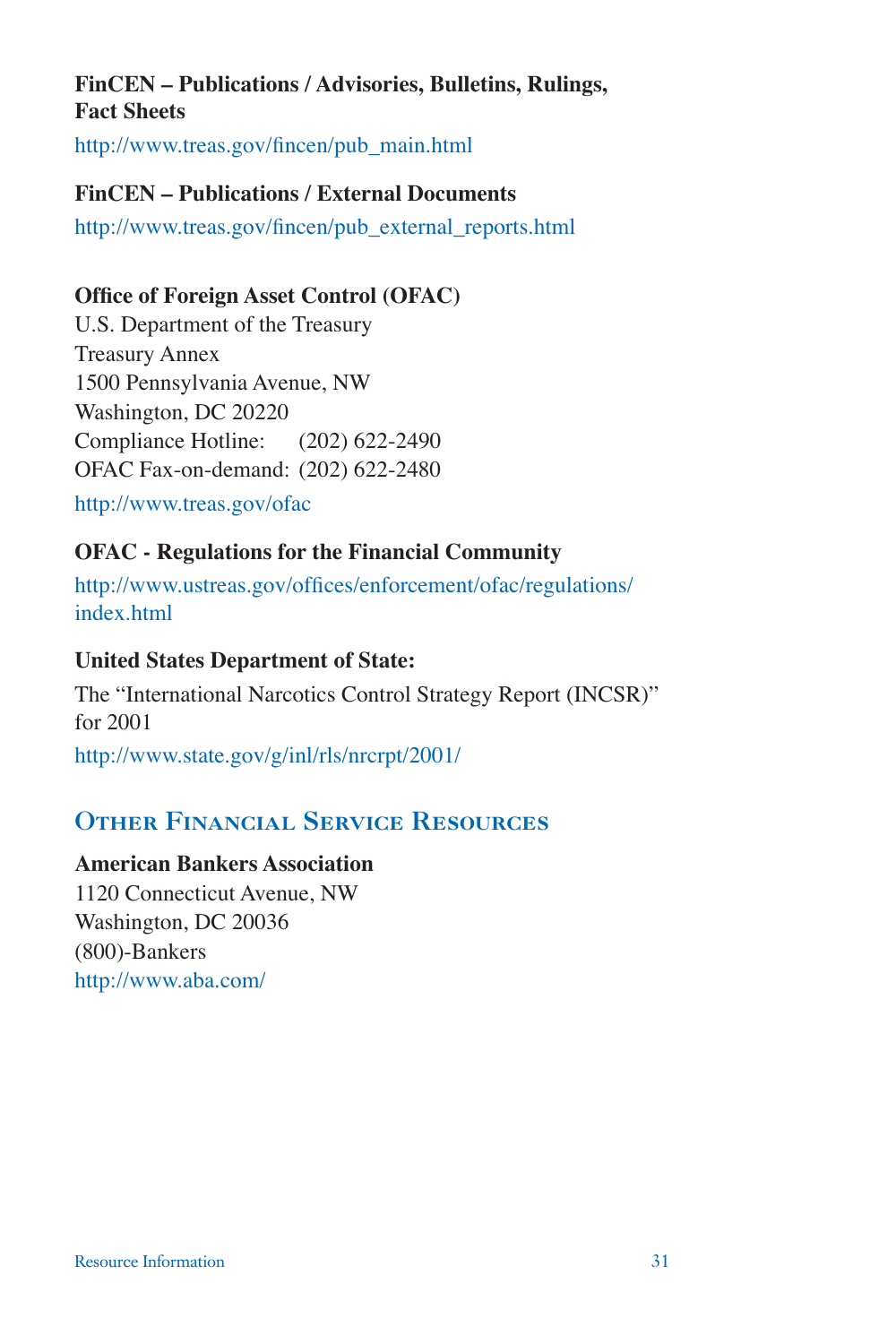#### **Bankers Association Institute**

One North Franklin $\square$ Suite  $1000\Box$ Chicago, Illinois  $60606 - 3421\Box$  $(800)$  224-9889  $\Box$ http://www.bai.org/contact•

**International Association of Insurance Supervisors**

http://www.iaisweb.org

**Guidance Papers:** Anti-Money Laundering Guidance Notes for Insurance Supervisors & Insurance Entities http://www.iaisweb.org/content/02pas/02money.pdf

**Securities Industry Association**  http://www.sia.com/

**Frequently Asked Questions and Answers About Financial Services Industry's Efforts To End Money Laundering** http://www.sia.com/press/html/moneylaundering.html

**U.S. General Accounting Office** 441 G Street, NW Washington, DC 20548 (202) 512-6000

http://www.gao.gov/index.html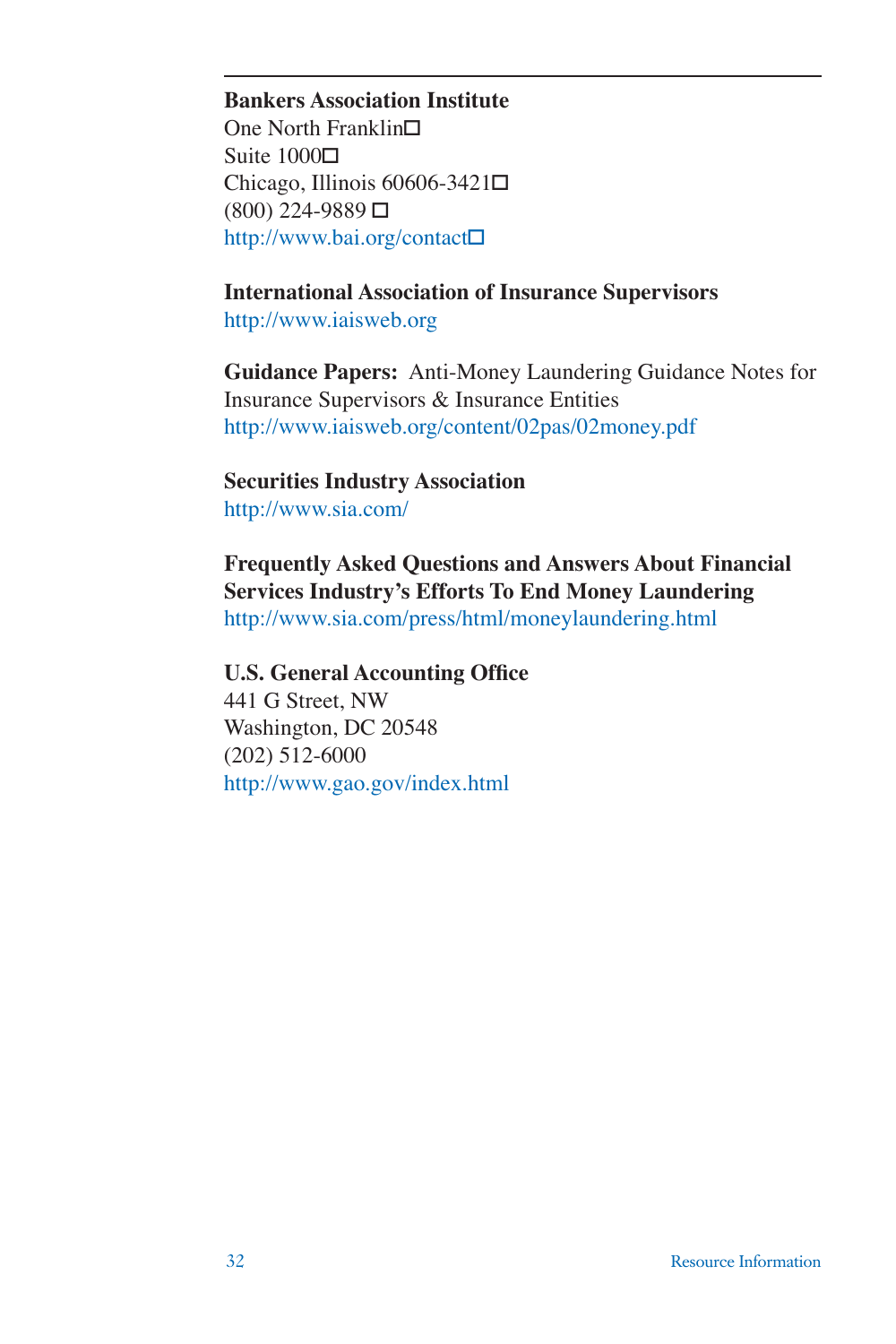### International Organizations and Agreements

### **Financial Action Task Force on Money Laundering (FATF)**  http://www.fatf-gafi.org/

### **FATF – Forty Recommendations**

http://www.fatf-gafi.org/40Recs\_en.htm

**FATF – Special Recommendations on Terrorist Financing**  http://www.fatf-gafi.org/SRecsTF\_en.htm

**FATF – Guidance for Financial Institutions in Detecting Terrorist Financing**  http://www.fatf-gafi.org/pdf/GuidFITF01\_en.pdf

**FATF – Non-Cooperative Countries and Territories (NCCT) Information**  http://www.fatf-gafi.org/NCCT\_en.htm

### **Bank for International Settlements**

http://www.bis.org/

#### **Basel Committee on Banking Supervision – Customer Due Diligence for Banks**

(Basel, October 2001) http://www.bis.org/publ/bcbs85.htm

**Basel Committee on Banking Supervision – Prevention of Criminal use of the Banking System for the Purpose of Money Laundering**  (Basel, December 1988) http://www.bis.org/publ/bcbsc137.pdf

### **United Nations**

http://www.un.org/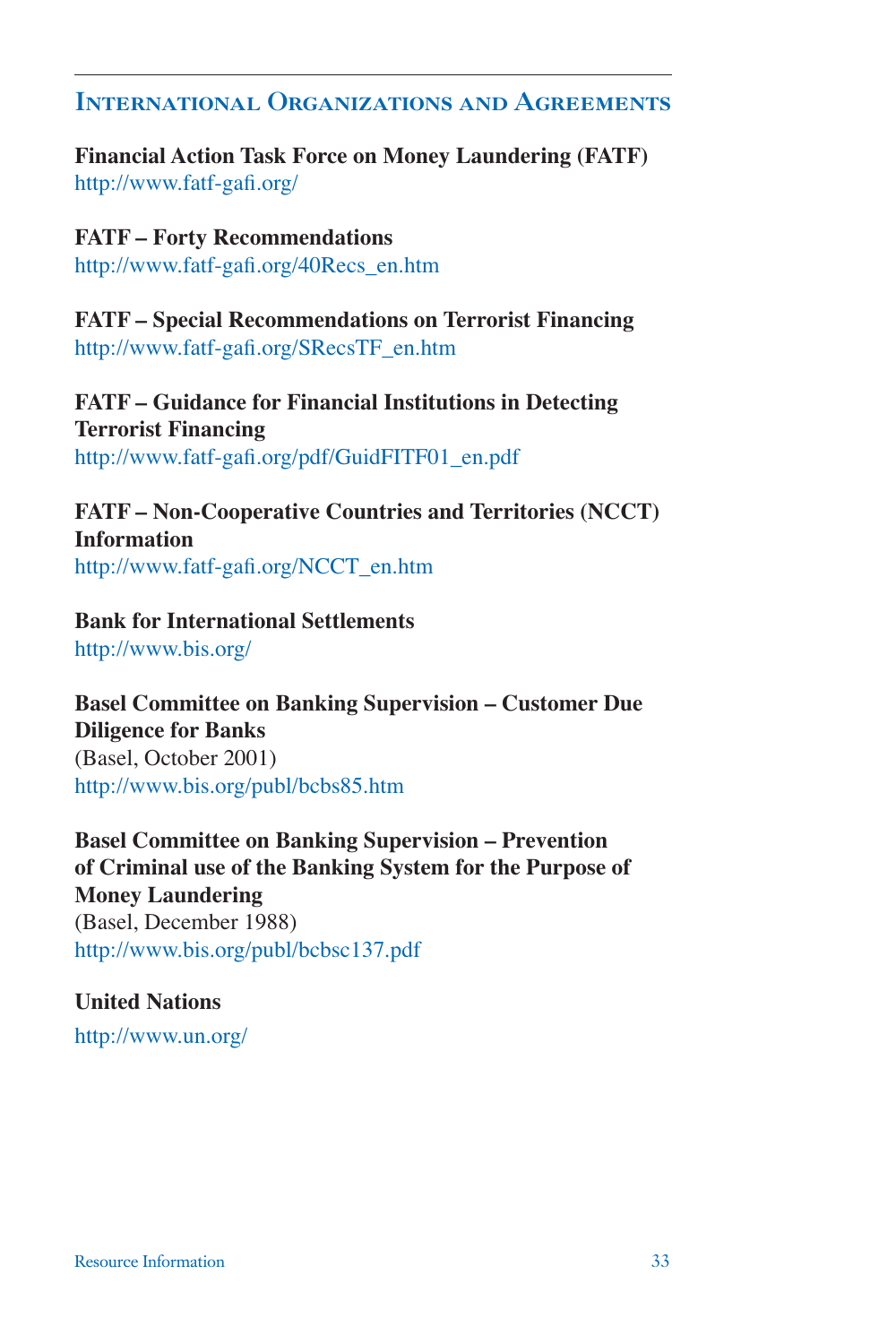### **International Convention for the Suppression of the Financing of Terrorism**

(New York, 9 December 1999)

http://untreaty.un.org/English/Terrorism/Conv12.pdf

*(Link to current participant list)* 

http://untreaty.un.org/ENGLISH/Status/Chapter\_xviii/ treaty11.asp

#### **UN Security Council Resolution 1373**  (New York, 28 September 2001)

http://daccess-ods.un.org/doc/UNDOC/GEN/N01/557/43/PDF/ N0155743.pdf?OpenElement

### **UN Security Council Resolution 1373 – Counter Terrorism Committee**

http://www.un.org/Docs/sc/committees/1373/

**UN Convention Against Transnational Organized Crime (Palermo, 12-15 December 2000)**

http://www.undcp.org/palermo/convmain.htm

**UN Convention Against Illicit Traffic in Narcotic Drugs and Psychotropic Substances** (Vienna, 20 December 1988)

http://www.incb.org/e/conv/1988/index.htm

### **Transparency International**

http://www.wolfsberg-principles.com/index.htm

**Global Anti-Money Laundering Guidelines for Private Banking: "The Wolfsberg AML Principles"** (October 2000)

http://www.wolfsberg-principles.com/wolfsberg\_principles\_1st revision.htm

### **The Suppression of the Financing of Terrorism: "The Wolfsberg Statement"**

(Wolfsberg, January 2002)

http://www.wolfsberg-principles.com/wolfsberg\_principles\_1st\_ revision.htm